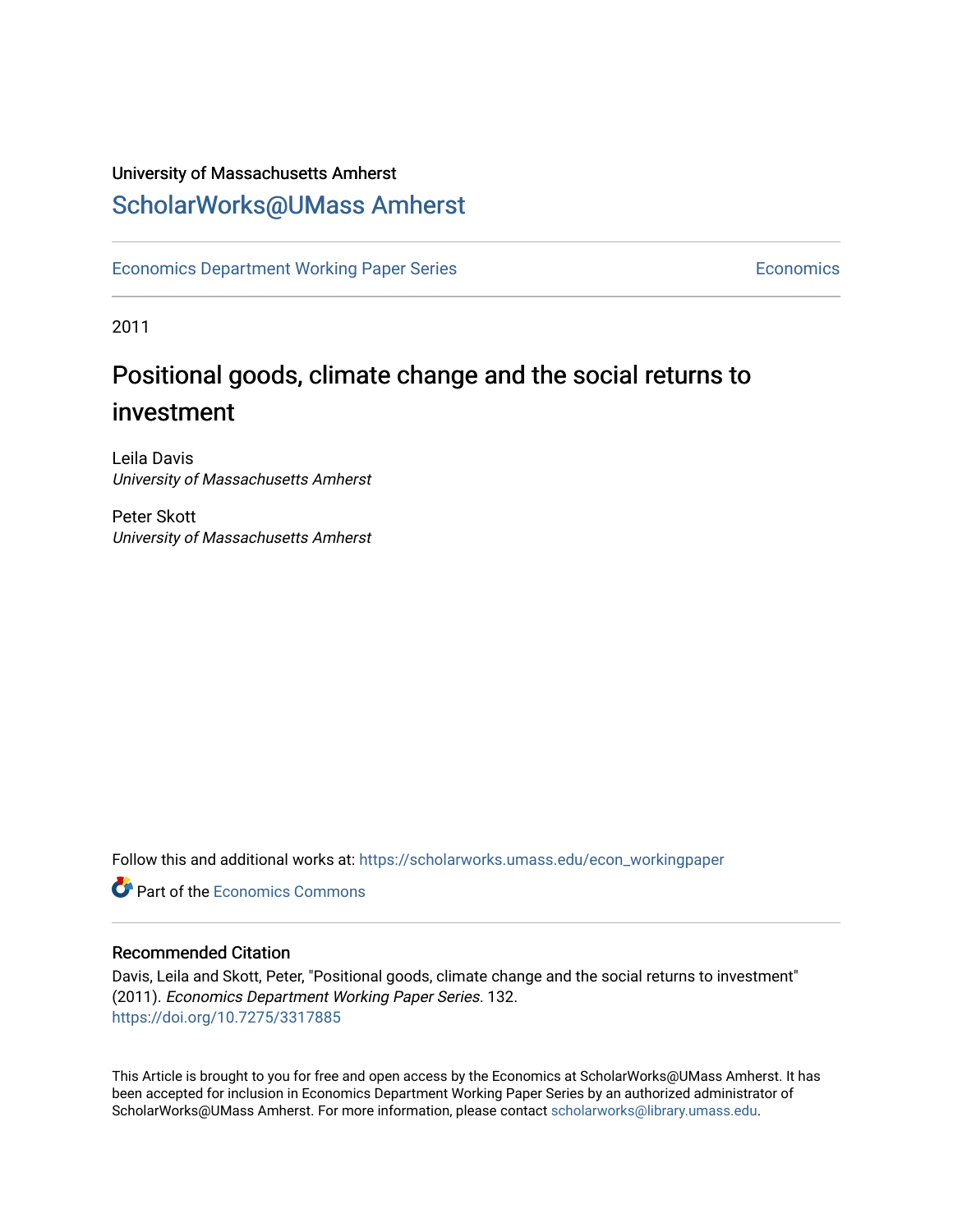# **DEPARTMENT OF ECONOMICS**

## **Working Paper**

## **Positional goods, climate change and the social returns to investment**

By

Leila Davis Peter Skott

Working Paper 2011‐24



## **UNIVERSITY OF MASSACHUSETTS AMHERST**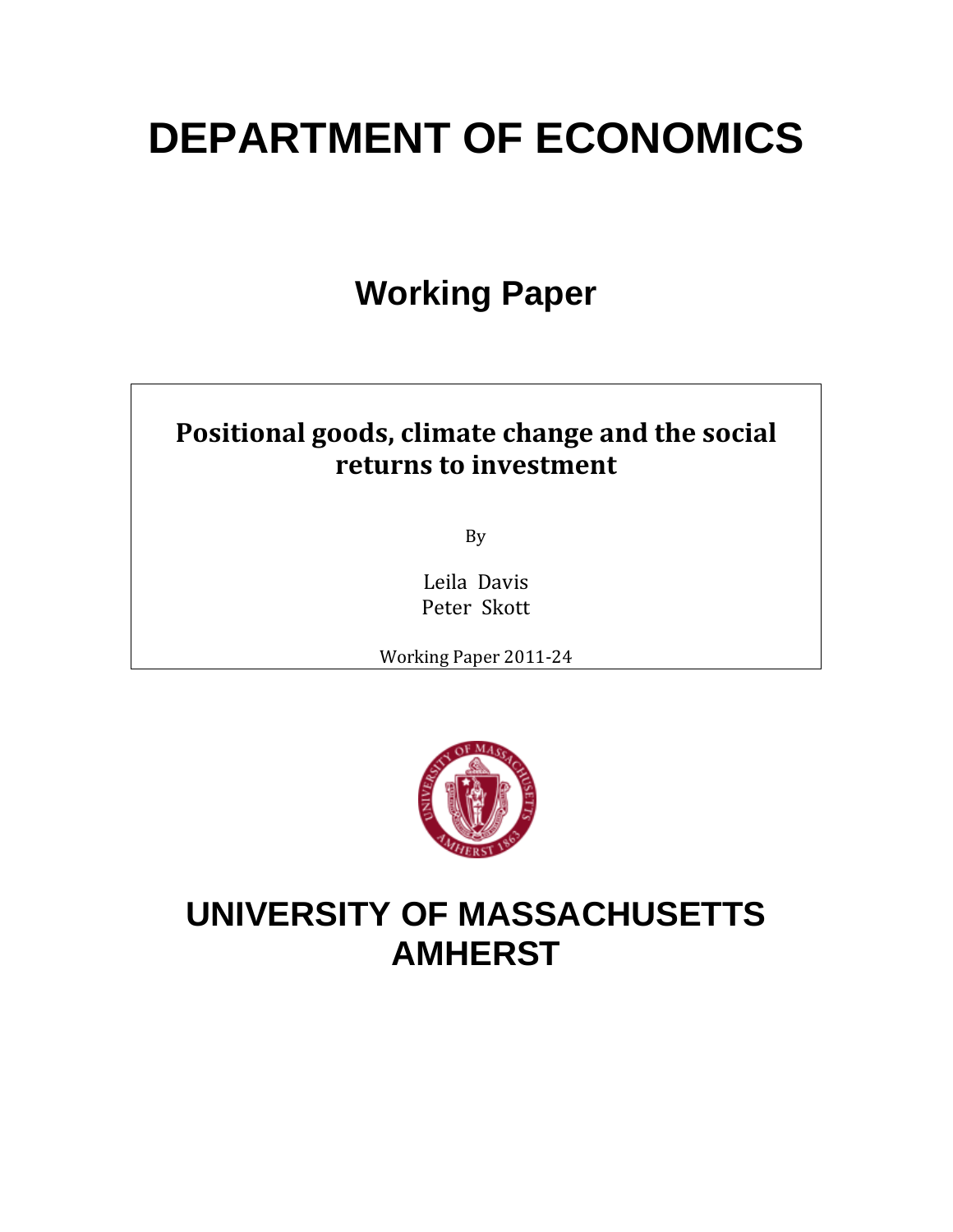### Positional goods, climate change and the social returns to investment<sup>∗</sup>

Leila Davis<sup>†</sup> and Peter Skott<sup>‡</sup>

October 13, 2011

#### Abstract

The economic analysis of global warming is dominated by models based on optimal growth theory. This approach can generate biases in the presence of positional goods and status effects. We show that by ignoring these direct consumption externalities, integrated assessment models overestimate the social return to conventional investment and underestimate the optimal amount of investment in mitigation. Empirical evidence on the influence of relative consumption on utility suggests that the bias could be quantitatively significant. Our results from a simple survey support this conclusion.

JEL classification: Q13, I3, E1

Key words: representative agent, consumption externalities, positional goods, relative consumption, welfare, global warming, discount rates.

<sup>∗</sup>An earlier version of this paper was presented at the Analytical Political Economy Workshop, Queen Mary University of London, May 2011, and at the Adam Smith Seminar, University of Hamburg. We thank the participants and Frank Ackerman, Jim Boyce, Alex Coram, Liz Stanton and Roberto Veneziani for helpful comments and suggestions.

<sup>†</sup>Department of Economics, University of Massachusetts Amherst; leila.davis1@gmail.com

<sup>‡</sup>Department of Economics, University of Massachusetts Amherst; pskott@econs.umass.edu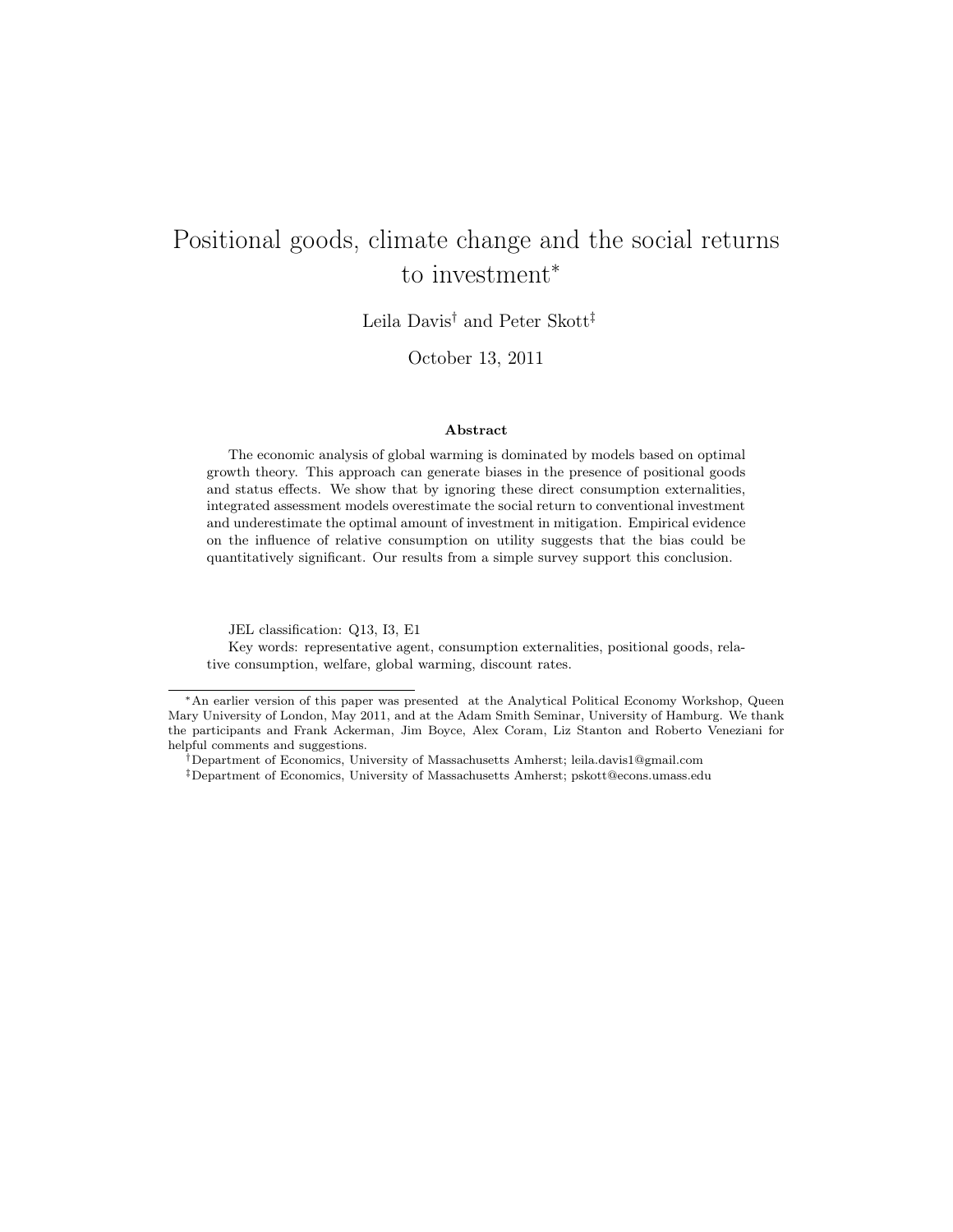#### 1 Introduction

Climate change affects countries differently, and within regions the impact varies across groups. The time dimension introduces other distributional elements: the costs of global warming are born (mainly) by future generations while the investment in mitigation may impose costs on the current generation.

The uneven distribution of costs and benefits is not unique to climate change and environmental policy. Policy generally benefits some people while others are hurt, and Pareto rankings of the outcomes are typically not available. Instead, decisions have to be based on social welfare evaluations that make (implicit or explicit) interpersonal comparisons, weighing up costs and benefits so as to arrive at a net result. The standard approach in the economic literature on climate change has been to use the utility function of 'the representative agent' as a social welfare function.

The approach is in line with trends within macroeconomics where models based on an optimizing representative agent are ubiquitous. The models are seen as 'micro-founded', even though well-behaved preferences at the agent level fail to imply that aggregate outcomes behave as if they were generated by an optimizing representative agent, a result that has been well-known since the work of Debreu (1974), Mantel (1976) and Sonnenschein (1972). Abstracting from these existence problems, the preferences of the representative agent may seem to provide the appropriate way to measure social welfare. The analysis can lead to systematic biases, however. In this paper we focus on the intertemporal dimension and the biases that arise when consumption has a positional component. To simplify the analysis and highlight these particular effects, we disregard problems associated with intra-generational distribution and assume that all agents are identical with respect to both preferences and endowments; Skott and Davis (2011) examine biases that derive from intra-generational inequality.

The paper is in five sections. Section 2 considers representative agents and the role of the rates of return. Section 3 introduces positional goods and sets up a small model to analyze how they affect the optimal amount of investment in mitigation. Section 4 relates the formal model to procedures used in climate models to evaluate the costs and benefits of mitigation, and presents the results of a small survey to evaluate the importance of the biases identified by the model. Section 5 summarizes the results and offers a few concluding remarks.

#### 2 Representative agents and rates of return

Consider a market economy and assume that the trajectories of aggregate consumption, investment and output can be described as if determined by an intertemporally optimizing representative agent. Given this highly restrictive assumption, it may seem reasonable to use the utility function of the representative agent as the social welfare function. Woodford (2003 p. 12; emphasis added), for instance, suggests that the utility function of the representative agent "provides a *natural objective* in terms of which alternative policies should be evaluated", while, according to Blanchard (2008, p. 9, emphasis added), contemporary macro models with formal optimization enable one "to derive optimal policy based on the *correct* (within the model) welfare criterion". Most tellingly, perhaps, the evaluation of outcomes based on the stipulated utility function of the representative agent is usually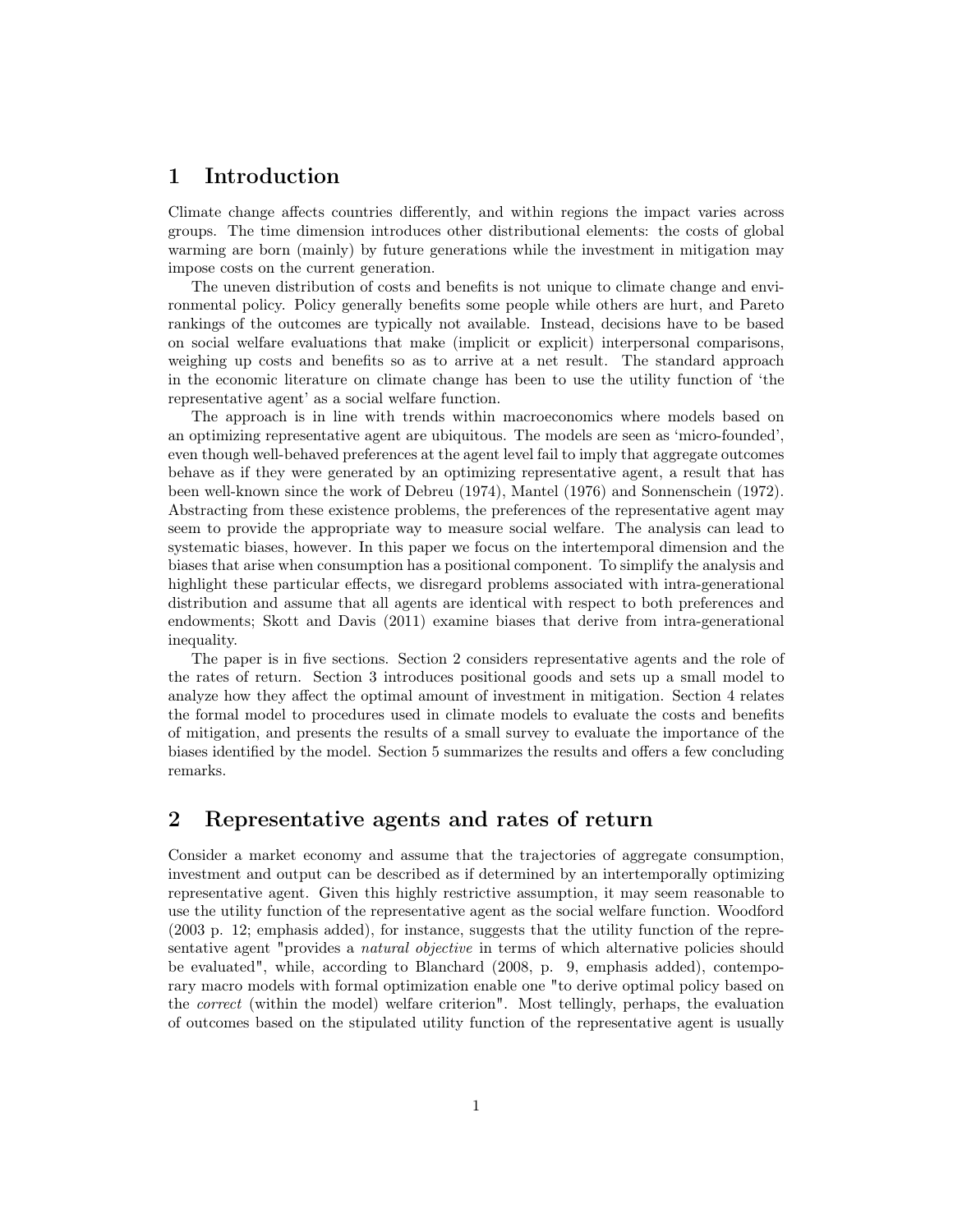presented without any argument or caveat.<sup>1</sup>

Using this 'descriptive' representative-agent approach, the social welfare function has to be calibrated to fit empirical observations.<sup>2</sup> An optimizing representative agent in a standard discounted-utility model chooses a consumption path that satisfies the Euler equation

$$
\hat{c} = \frac{1}{\theta}(r - \rho) \tag{1}
$$

where c is consumption and a hat over a variable denotes a growth rate  $(\hat{c} = \frac{dc}{dt}/c)$ ;  $\rho$  is the pure rate of time preference,  $\theta$  the intertemporal elasticity of substitution and  $\tilde{r}$  the real rate of return on saving. We have observations for  $r$  and  $\hat{c}$ , and the choices of the representative agent should match these observations. It follows that although the social welfare function has two parameters,  $\theta$  and  $\rho$ , there is only one degree of freedom.

Most economic analyses of climate change have followed the descriptive approach. The Stern Review (Stern 2007) is an exception. Stern adopted a 'prescriptive' approach to social welfare and argued that on ethical grounds the pure discount rate should be close to zero. He combined the low discount rate with a logarithmic specification of the instantaneous utility function  $(\theta = 1)$ , and this combination of parameters fuels the strong recommendations of the Stern Review.

Not surprisingly, Stern's assumptions have been challenged. Nordhaus (2008) rejects Stern's "lofty vantage point of the social planner" as being "misleading in the context of global warming and particularly as it informs the negotiations of policies among sovereign states" (p. 174). Advocating a descriptive approach, Nordhaus wants to base the analysis on the revealed preferences of the representative agent. This approach, he argues, does not assume "the social desirability of the distribution of incomes over space or time under existing conditions". Instead,

The calculations of changes in world welfare arising from efficient climate-change policies examine potential improvements within the context of the existing distribution of income and investments across space and time. (Nordhaus, 2008, p. 174-175)

There is an internal tension in Nordhaus's defense of the descriptive approach. He also argues that

The individual rates of time preference, risk preference, and utility functions do not, in principle at least, enter into the discussion or arguments at all. An individual may have high time preference, or perhaps double hyperbolic discounting, or negative discounting, but this has no necessary connection with how social decisions weight different generations. Similar cautions apply to the consumption elasticity. (p. 172)

It seems inconsistent, however, to argue that there is "no necessary connection" between individual choice and the appropriate criteria for social decisions and, at the same time, insist

<sup>&</sup>lt;sup>1</sup>Nordhaus (2008, p. 39) simply comments that

policies are chosen to maximize a social welfare function that is the discounted sum of the population-weighted utility of per capita consumption. Equation (A.1) is the mathematical statement of the objective function. This representation is a standard one in modern theories of optimal economic growth.

<sup>2</sup>The 'prescriptive'/'descriptive' terminology is used by Arrow at al. (IPCC chapter 4, 1996).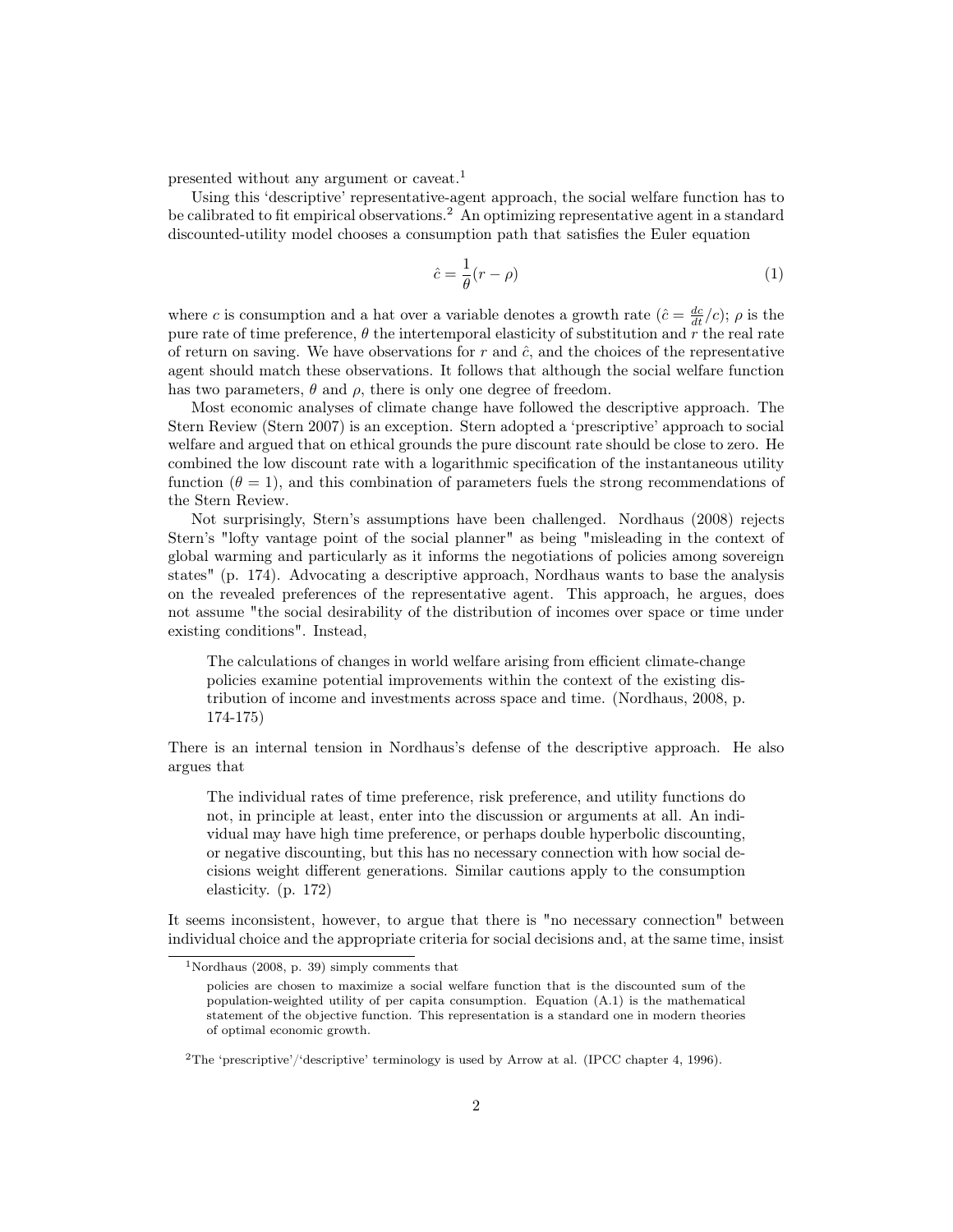on a descriptive representative-agent approach to social valuation. The rationale behind the descriptive approach is precisely that the representative agent describes the average behavior of the individuals; why insist on the descriptive approach if individual choices are irrelevant?

Leaving aside this inconsistency, Stern's combination of a logarithmic utility function and a near-zero discount rate fails to meet the descriptive test if the annual real rate of return is taken to fall in a range that matches the observed return on private capital.<sup>3</sup> More importantly, whatever one may think about ethics and the pure rate of discount, there is a tradeoff, Nordhaus argues, between investment in mitigation and investment in other areas including traditional capital,  $R\&D$ , education etc. If r measures the social rate of return to these conventional investment projects, investment in emissions reduction must get a similar return:

In choosing among alternative trajectories for emissions reductions, the key economic variable is the real return on capital,  $r$ , which measures the net yield on investments in capital, education, and technology. In principle, this is observable in the marketplace. ... The return on capital is the discount rate that enters into the determination of the efficient balance between the cost of emissions reductions today and the benefit of reduced climate damages in the future. A high return on capital tilts the balance toward emissions reductions in the future, while a low return tilts reductions toward the present. (Nordhaus 2008, p. 59)

According to Nordhaus, the Stern Review with its low discount rate for investment in abatement would misallocate investment to such an extent that an attempt to maintain the welfare of current generations "would leave the future absolutely worse off; it would be Pareto-deteriorating. The Stern Review's approach is inefficient because it invests too much in low-yield abatement strategies too early" (p. 180). Looking at this from another angle, the Stern parameters have implications for the optimal levels of conventional investment. Using these parameters and the observed values of the return to capital, the optimal global saving rate would be about twice the current level, an implication that does not, Nordhaus suggests, seem "ethically compelling" when global per capita consumption is expected to grow from around \$6,600 today to around \$87,000 in two centuries measured in constant 2005 dollars (Nordhaus 2008, p.179).

This general argument has considerable appeal.<sup>4</sup> But it relies on the implicit assumption that socially optimal trajectories require an expected rate of return to mitigation that is (approximately) equal to the observed private rate of return on capital. This assumption may be invalid. As pointed out by Weitzman (2007, 2009), the returns to mitigation may be high in bad states of the world, and this can dramatically reduce the appropriate discount rate for investment in abatement. Michl (2010) also comments on the use of the rate of return on private capital as the basis for discounting mitigation. He notes in particular the implications of the capital controversy for the identification of the rate of return on capital with a 'marginal product of capital'. Like these contributions, our argument in this paper focuses on the appropriate discount rate for investment in mitigation and, like Weitzman, we argue that it is much lower than the private real rate of return. But the mechanism is

<sup>3</sup>This is the range used by Nordhaus (2008); see e.g. p. 57.

<sup>&</sup>lt;sup>4</sup>It appears to be in line with Rezai et al. (2011). The pure discount rate and the tradeoff between current and future generations are not nearly as important as is commonly believed, they argue. The real question is whether the composition of investment should be changed, and starting from a business-as-usual case in which all investment is guided by private profit, the answer is yes: addressing the climate externality can lead to Pareto improvements if some investment is re-directed from conventional areas to mitigation.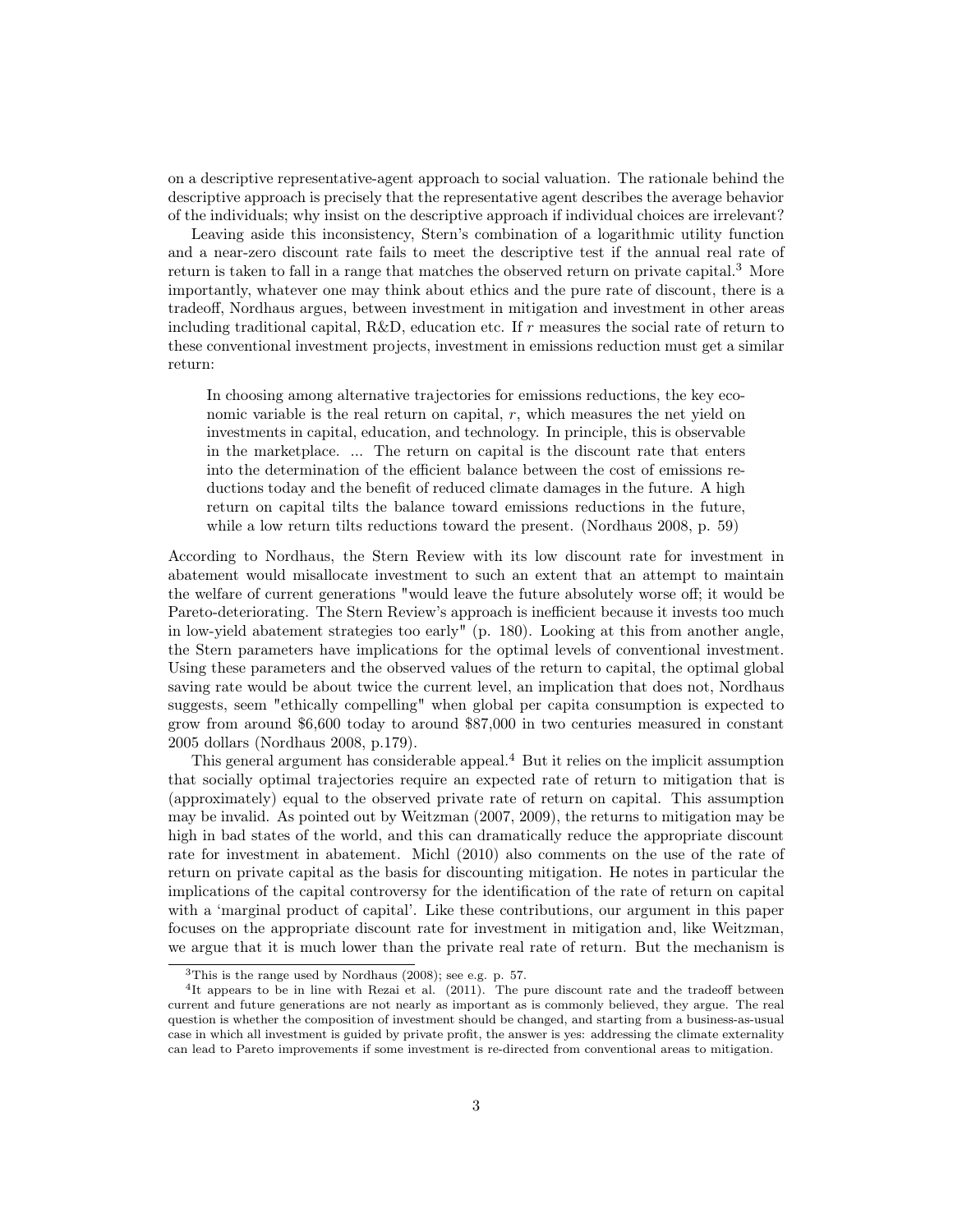different.<sup>5</sup>

Environmental externalities are not the only externalities. Utility derives not just, or even primarily, from absolute consumption, once a certain level has been reached. The level of consumption relative to other people and relative to own past consumption may be at least as important. A substantial literature has emphasized these effects,  $6$  and the argument has empirical support. Recent empirical studies have shown a high correlation between relative income and reported well-being; prominent examples include Blanchflower and Oswald (2004) who examine data for the US and UK, Luttmer (2005) with US data, and Fafchamps and Shilpi (2008) with data for Nepal. The use in these studies of reported 'wellbeing' or 'happiness' as a measure of utility raises many issues, but it would be hard to reject the influence of relative income and status on utility, and 'happiness' studies are not the only source of empirical support.<sup>7</sup> Johansson-Stenman et al. (2002) analyze experimental choices between hypothetical societies and find a strong concern for relative income. Evidence from the experimental and behavioral literature also suggest that 'social preferences' shape the behavior of many people (Fehr and Schmidt 2003).

The relevance of status and relative income effects for economic policy has been examined by among others Ng and Wang (1995) and Howarth (2000), but to our knowledge there has been no attempts to analyze the implications for climate change and the appropriate discount rate for investment in abatement.

#### 3 A model

Consider a simple two-period model. There are two goods, a standard good and an environmental good. The standard good  $(y)$  is a private good, but the consumption of this good involves a positional element and increased consumption imposes a negative externality on other agents. We disregard the uneven distribution of the effects of climate change and treat the environmental good as a pure public good.

All agents are identical, and the preferences of an agent can be described by the following utility function

$$
U = u(c_0^k, c_0, x_0) + \frac{1}{1+\rho}u(c_1^k, c_1, x_1): \qquad u_1 > 0, u_2 < 0, u_3 > 0 \tag{2}
$$

where  $u(\ldots)$  is the per-period utility function; c is the consumption of the standard good and  $x$  the environmental good; superscripts  $k$  indicate agent and subscripts on a variable  $(0, 0, 0)$ or 1) indicate period; c−variables without a superscript refer to average consumption across

<sup>&</sup>lt;sup>5</sup>The discount rate is not the only variable that matters for optimal mitigation. The specification of the damage function can produce dramatic effects on optimal mitigation. Thus, Rezai et al. (2011) use a version in which the proportional effect on output of an increase in atmospheric  $CO<sub>2</sub>$  goes to infinity as the CO<sup>2</sup> concentration approaches a a finite level (which is set at just over twice the current level in their simulations). This assumption, which is quite different from the specifications in DICE (the Dynamic Integrated model of Climate and the Economy developed by Nordhaus), contributes to the contrast between their findings and those of Nordhaus. As pointed out by Weitzman (2009, p. 16) the damages at high CO<sub>2</sub> concentrations are typically found by extrapolation using a functional form that is largely arbitrary, and there is little justification for the standard versions.

Ackerman et al. (2010) modify the standard Nordhaus-type assumptions in another direction by respecifying the costs of abatement, using estimates from a study by McKinsey & Co.

<sup>6</sup>The contributions include Veblen (1899), Duesenberry (1949), Sen (1983), Easterlin (1974, 2001), Frank (1985, 2005) and Hirsch (1977).

<sup>7</sup>Frey and Stutzer (2002) survey the behavioral literature on 'happiness'.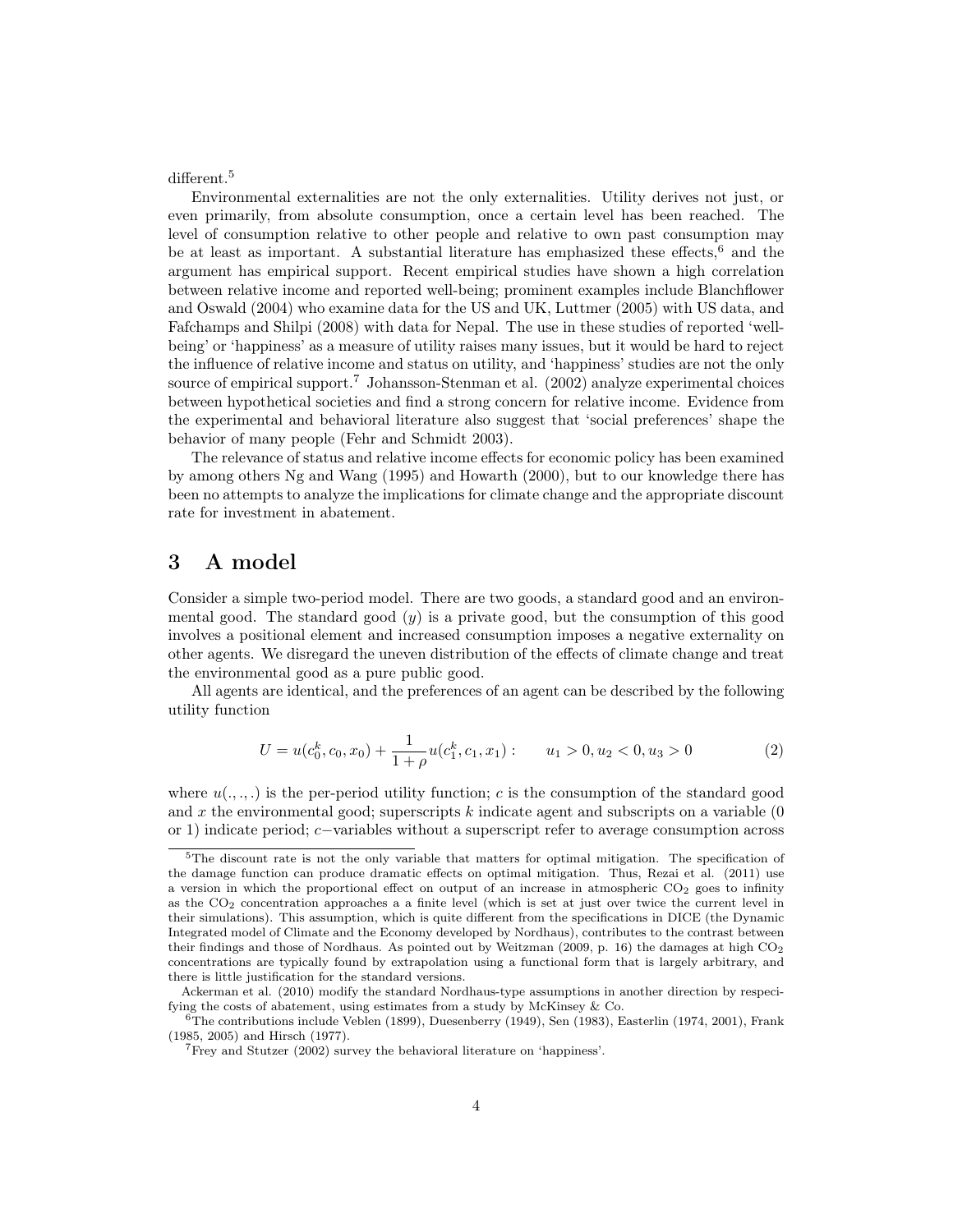all agents; by definition the consumption of the public environmental good  $x$  is uniform across agents.

The standard good can be used for either consumption, conventional investment (i) or investment in abatement  $(m)$ , and we assume

$$
c_1^k = F(i_0^k); \qquad F' > 0 \tag{3}
$$

$$
x_1 = G(i_0, m_0); \t G_1 < 0, G_2 > 0 \t (4)
$$

$$
y_0^k = c_0^k + i_0^k + m_0^k \tag{5}
$$

$$
c_0^k \ge 0, i_0^k \ge 0, m_0^k \ge 0 \tag{6}
$$

Note that agent  $k$ 's consumption of the standard good in period 1 depends on the agent's own investment while the consumption of the environmental good is determined by aggregate conventional and abatement investment. The amounts  $y_0$  and  $x_0$  of the standard and environmental good that are available in period 0 are taken as exogenous, and all agents have the same initial endowment of the standard good  $(y_0^k = y_0)$ .

We now consider 4 different scenarios:

#### A: Business as usual

Without policy intervention, agents maximize  $(2)$  subject to  $(3)-(6)$ . It is readily seen that the solution has  $m_0^k = 0$  and that it satisfies a standard Euler equation

$$
u_1(c_0^k, c_0, x_0) = u_1(c_1^k, c_1, x_1) \frac{F'(i_0^k)}{1+\rho}
$$
\n<sup>(7)</sup>

where subscripts on a function indicate partial derivatives  $(e.g.u_1 = \partial u(c_0^k, c_0, x_0)/\partial c_0^k)$ . In equilibrium,  $c_j^k = c_j$  and  $i_0^k = i_0$ , and we have

$$
u_1(c_0, c_0, x_0) = u_1(c_1, c_1, x_1) \frac{F'(i_0)}{1 + \rho}
$$
\n(8)

#### B: Addressing the environmental externality

A benevolent social planner should take into account both the environmental externalities (equation (4)) and the positional-good externality  $(u_2 \leq 0)$ . But consider first the case in which the social planner overlooks the positional-good externality; that is, she mistakenly believes that  $u_2 = 0$ .

Social welfare is given by

$$
U = u(c_0, c_0, x_0) + \frac{1}{1+\rho}u(c_1, c_1, x_1): \qquad u_1 > 0, u_2 \le 0, u_3 > 0 \tag{9}
$$

Maximizing (9) subject to (3)-(6) and the symmetry condition  $(c_j^k = c_j, i_j^k = i_j, m_j^k = m_j)$ , and setting  $u_2 = 0$ , we get the following first-order conditions:

$$
u_1(c_0, c_0, x_0) = \frac{u_1(c_1, c_1, x_1)F'(i_0) + u_3(c_1, c_1, x_1)G_1(i_0, m_0)}{1 + \rho}
$$
\n
$$
(10)
$$

$$
u_1(c_0, c_0, x_0) = \frac{u_3(c_1, c_1, x_1)G_2(i_0, m_0)}{1 + \rho} \tag{11}
$$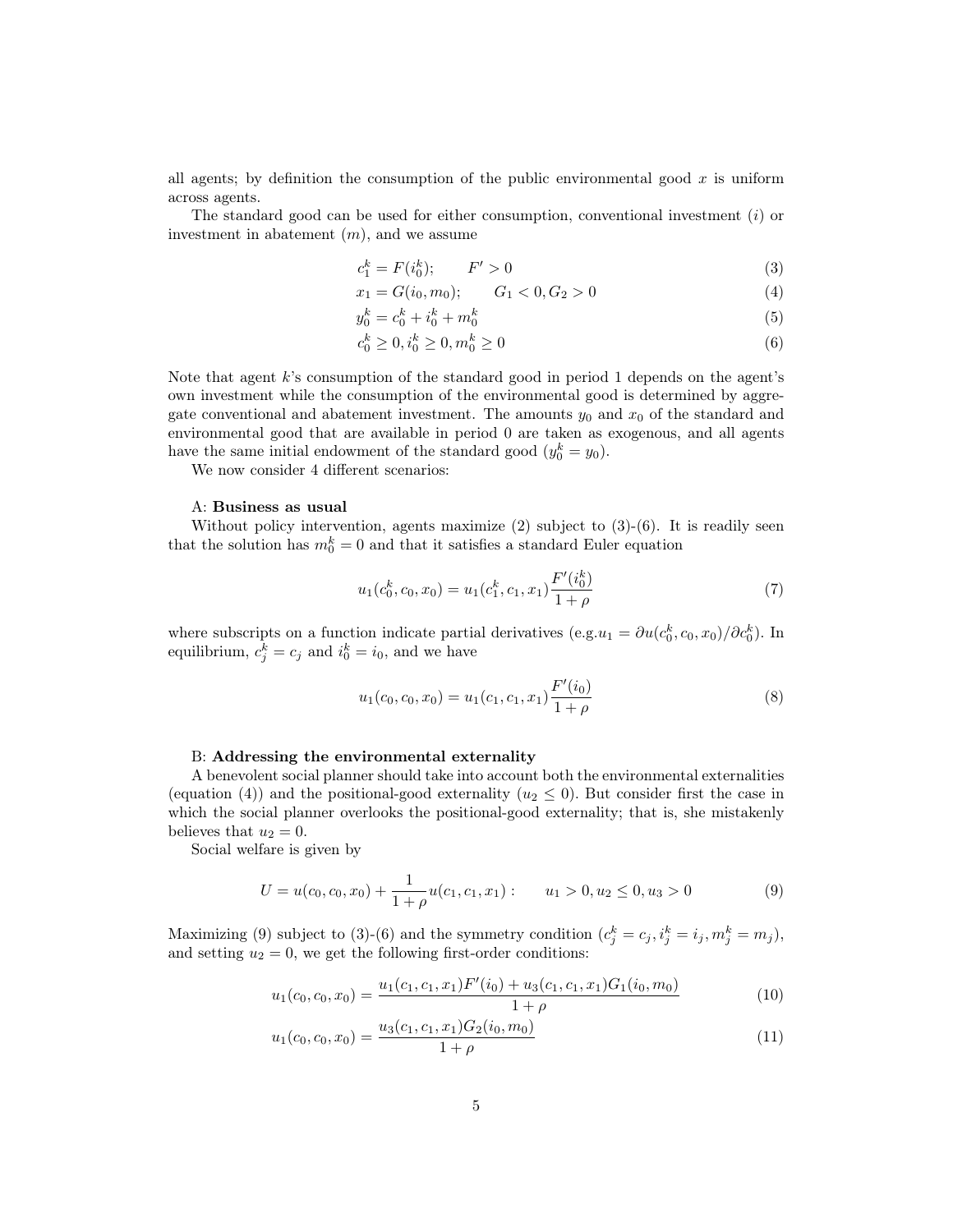#### C: Addressing the positional-good externality

In this case, the social planner overlooks the environmental externality. Equation (4) is ignored and the values of both  $x_0$  and  $x_1$  are treated as exogenous. The planner therefore sets  $m_0 = 0$  and chooses  $i_0, c_0$  to maximize (9) subject to (3), (5)-(6) and the symmetry condition.

The first-order condition in this case becomes

$$
u_1(c_0, c_0, x_0) + u_2(c_0, c_0, x_0) = [u_1(c_1, c_1, x_1) + u_2(c_1, c_1, x_1)] \frac{F'(i_0^k)}{1 + \rho}
$$
(12)

D: Addressing both environmental and positional-good externalities The first order conditions now take the following form:

$$
u_1(c_0, c_0, x_0) + u_2(c_0, c_0, x_0) = \frac{[u_1(c_1, c_1, x_1) + u_2(c_1, c_1, x_1)]F'(i_0)}{1 + \rho} + \frac{u_3(c_1, c_1, x_1)G_1(i_0, m_0)}{1 + \rho}
$$
\n(13)

$$
u_1(c_0, c_0, x_0) + u_2(c_0, c_0, x_0) = \frac{u_3(c_1, c_1, x_1)G_2(i_0, m_0)}{1 + \rho}
$$
\n(14)

Comparing scenarios A and B, the climate externality tends to reduce the optimal amount of conventional investment (use equations (9) and (10) and note the negative impact of  $i_0$ on  $x_1$  via  $G_1$  in the numerator on the right hand side of (10)), and equation (11) implies positive amounts of investment in mitigation if  $u_3G_2$  is sufficiently high at  $m_0 = 0$ . These are standard results.

The positional-good externality in scenario  $C$  may influence the optimal rate of investment, but in benchmark cases – including when  $u$  is CES – the optimal solution is identical to the one in the  $A$  scenario.<sup>8</sup> The intuition behind this seemingly paradoxical result is that although the benefits from future increases in consumption are reduced by the externalities, so are the costs from the required reduction in consumption, and these cost and benefit effects offset each other.

Comparing cases  $B$  and  $D$ , however, it is apparent that the consumption externalities become important for optimal investment when environmental externalities are present too. Formally, this can be seen by noting that there are the same coefficients on  $G_1$  in the numerator on the RHS of (10) and (13). Intuitively, the consumption externalities do not reduce the negative impact of current investment on future consumption of the environmental good and this reduces the optimal value of  $i<sub>0</sub>$ . The optimal investment in mitigation, on the other hand, is boosted by the reduction in the social cost of a reduction in the period-0 consumption of the standard good (equations (11) and (14) have the same RHS but the LHS has been reduced in (14)).

#### A special case

 $u_2(c, c, x) = \lambda u_1(c, c, x)$ 

for all  $c, x$ . This condition is met for the CES specification of  $u$ ,

$$
u = [\alpha_1 (c^k)^\delta - \alpha_2 c^\delta + \beta x^\delta]^{1/\delta}
$$

<sup>&</sup>lt;sup>8</sup>The conditions (8) and (12) are equivalent if there is a constant  $\lambda$  such that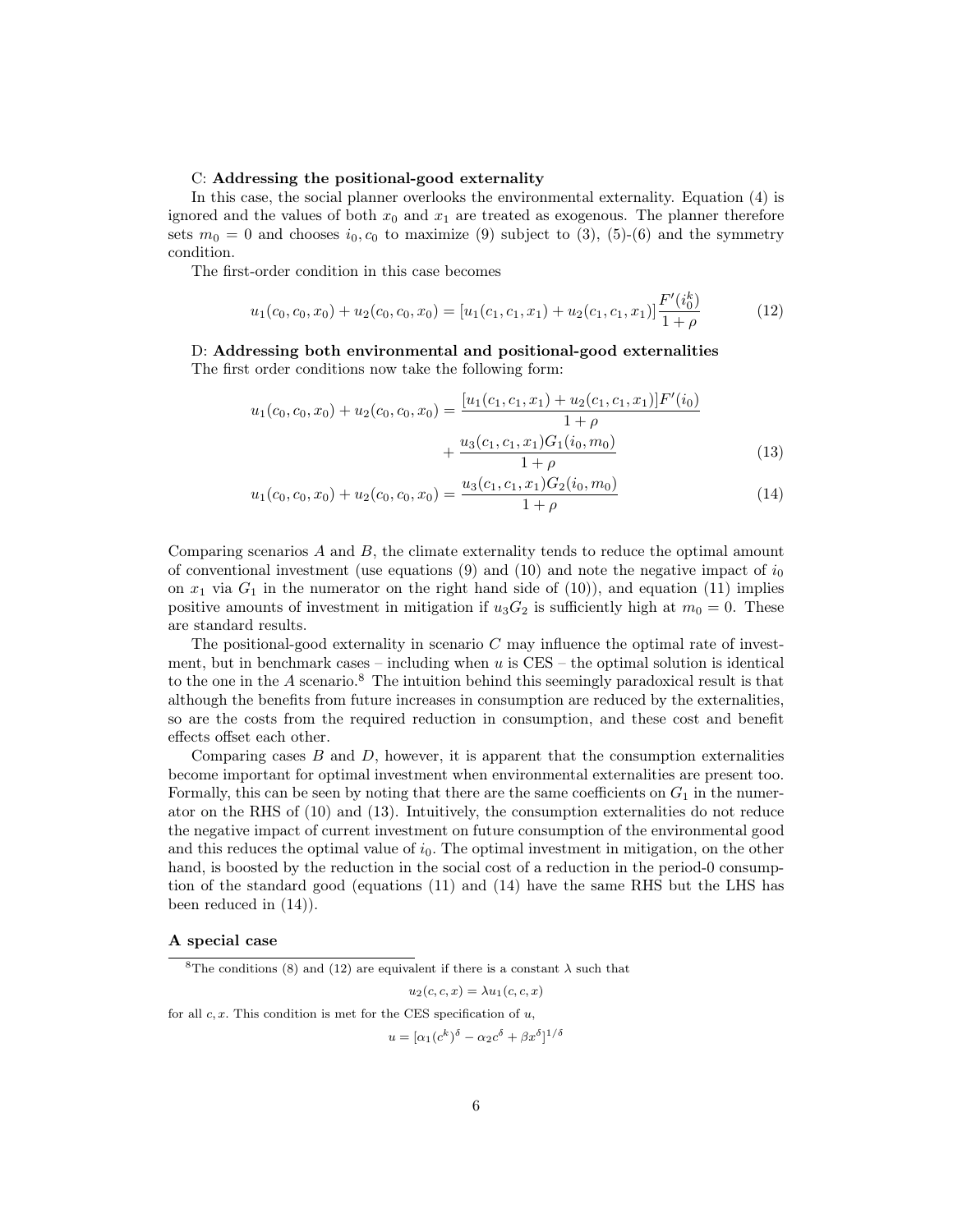Consider a special case in which the standard and environmental goods are perfect substitutes. Thus, let

$$
u(c^k, c, x) = v(z)
$$
\n<sup>(15)</sup>

where

$$
z = c^k - \gamma c + x \tag{16}
$$

is the amount of 'generalized consumption' and where it is assumed that  $v$  takes the standard CIES form.<sup>9</sup>

Using these specifications the first-order conditions – taking into account both consumption and environmental externalities – can be written

$$
v'(z_0)(1 - \gamma) = \frac{v'(z_1)}{1 + \rho}((1 - \gamma)F' + G_1)
$$
\n(17)

$$
v'(z_0)(1 - \gamma) = \frac{v'(z_1)}{1 + \rho} G_2 \tag{18}
$$

Hence, optimality requires that

$$
G_2 = (1 - \gamma)F' + G_1 \tag{19}
$$

Equation (19) states the required equality between the social rates of return to the two types of investment.  $G_2 = \partial z_1/\partial m_0$  is the return to investment in mitigation. The gross private return to conventional investment is given by  $\partial z_1^k / \partial i_0^k = F'$ ; including the environmental externality the social return is reduced to  $F' + G_1$ , and consumption externalities introduce an additional wedge: the social benefits of a increase in the consumption of the standard good is reduced by the factor  $1 - \gamma$ .

Any mapping of this stylized two period model into real-world decision problems raises problems, but equation (19) can be used to derive a quick back-of-the-envelope estimate of the magnitude of the positional-good effect. Thus, consider a period length of 50 years, let the annual private return to conventional investment be 6 percent, and assume that this return is reduced to 5 percent when the environmental externality is included (i.e.  $F' = \exp(rT) = \exp(0.06 \times 50), \quad F' + G_1 = \exp(0.05 \times 50).$  If  $\gamma = 0.5$ , equation (19) implies that the required annual return to environmental investment is 1.5 percent,<sup>10</sup> a value that is virtually identical to the one used by the Stern Review.<sup>11</sup>

The special case has wider relevance. Consider a more general specification of 'generalized' consumption. Formally, let

$$
u(c^k, c, x) = v(z) \tag{20}
$$

$$
z = H(c^k, c, x) \tag{21}
$$

In terms of generalized consumption goods, the private return to conventional investment now is given by  $H_1F'$ ; taking into account the environmental externality, the return in terms of generalized consumption goods is  $H_1F' + H_3G_1$ , and when both externalities are included

$$
\exp(r_m \times 50) = (1 - \gamma)F' + G_1
$$

<sup>11</sup>Stern's benchmark assumptions are  $\rho = 0.1\%, \theta = 1$  and  $\hat{c} = 1.3\%$ , with an implied r-value of 1.4.

<sup>&</sup>lt;sup>9</sup>The unit coefficient on  $c^i$  and x can be obtained by an appropriate choice of units. Thus, there is no loss of generality in using (16) rather than  $z = \alpha c^i - \gamma c + \beta x$ .<br><sup>10</sup>Solve the equation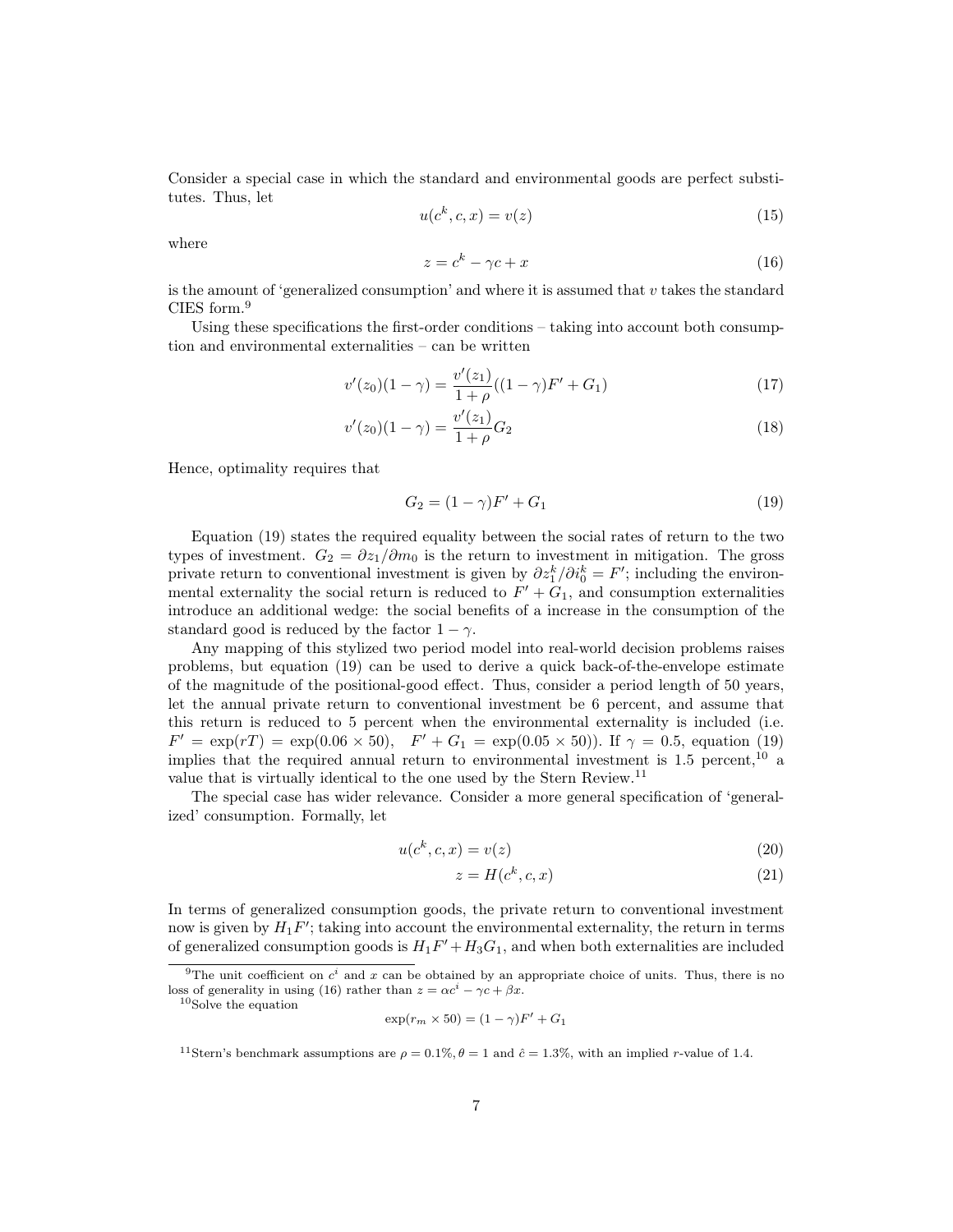the return falls to  $(H_1 + H_2)F' + H_3G_1$ . Optimality requires that this expression equal the return to investment in abatement which, in terms of the generalized good, is now  $H_3G_2$ .<sup>12</sup> Formally, using  $(13)-(14)$  and  $(20)-(21)$ , the first-order conditions imply

$$
H_3 G_2 = [H_1 + H_2]F' + H_3 G_1 \tag{22}
$$

This optimality condition can be rewritten

$$
H_3 G_2 = [1 + \frac{H_2}{H_1}]H_1 F' + H_3 G_1 \tag{23}
$$

Equation (23) differs from (19) in two ways. The expressions for the returns in terms of generalized consumption, first, are slightly more complicated  $(H_3G_1, H_3G_2, H_1F'$  instead of  $G_1, G_2, F'$ ); this difference is of no significance. The ratio  $-H_2/H_1$ , secondly, takes the place of the constant  $\gamma$ . In equilibrium, however, we have  $c^k = c$  and the ratio will be constant if H takes a standard CES form: if  $H(c^k, c, x) = [\alpha_1(c^k)\delta - \alpha_2c\delta + \beta x\delta]^{1/\delta}$  we have

$$
-H_2/H_1 = \frac{\alpha_2 (c^k)^{\delta - 1}}{\alpha_1 c^{\delta - 1}} = \frac{\alpha_2}{\alpha_1} = \gamma
$$
\n(24)

The benchmark case with  $\gamma = 0.5$  is in line with the evidence. The empirical studies by Blanchflower and Oswald (2004), Luttmer (2005), and Fafchamps and Shilpi (2008) estimated a Cobb-Douglas utility function (a special case of the CES function),

$$
H(c^k, c, x) = (c^k)^{\alpha} c^{-\gamma} x^{\beta}
$$
\n(25)

Blanchflower and Oswald obtained estimates for  $-H_2/H_1$  of about 0.4 while Luttmer and Fafchamps and Shilpi found values of about 0.75 or higher. The experimental approach in Johansson-Stenman et al. (2002) gave estimates of about 0.35.

Our analysis of positional goods, it could be argued, does not necessarily invalidate a representative-agent approach. In fact, our model has been cast in terms of identical agents. But a representative-agent analysis easily goes wrong. Thus, assume for the sake of the argument that the model in this section gives an accurate picture of the economy. In equilibrium  $c^k = c$  and the welfare of the representative-agent can be written as a reducedform function of conventional and environmental consumption,

$$
W = w(c_0, x_0) + \frac{1}{1+\rho}w(c_1, x_1)
$$
\n(26)

Using the descriptive approach and the general specification (26), it is required that the properties of W match the observed behavior, that is, it is assumed that observed consumption patterns can be derived from maximizing  $W$  subject to the relevant constraints. This assumption is invalid. The patterns of actual consumption in the business-as-usual regime are the same no matter how strong is the consumption externality (the value of  $\gamma$  in the special case above), and this observational equivalence implies that the correct parameters in the welfare function cannot - as a matter of principle - be decided on the basis of the macroeconomic evidence. In this sense the 'descriptive approach' is intrinsically flawed. Moreover, if (26) is fitted to the macroeconomic evidence, the positional externalities fail

<sup>&</sup>lt;sup>12</sup>Strictly speaking, these expressions give the returns in terms of generalized consumption to the investment of one unit of the standard good. The return to the investment of one uit of the generalized good can be obtained by adjusting the expressions using the common factor  $(\partial z_0/\partial c)^{-1}$ .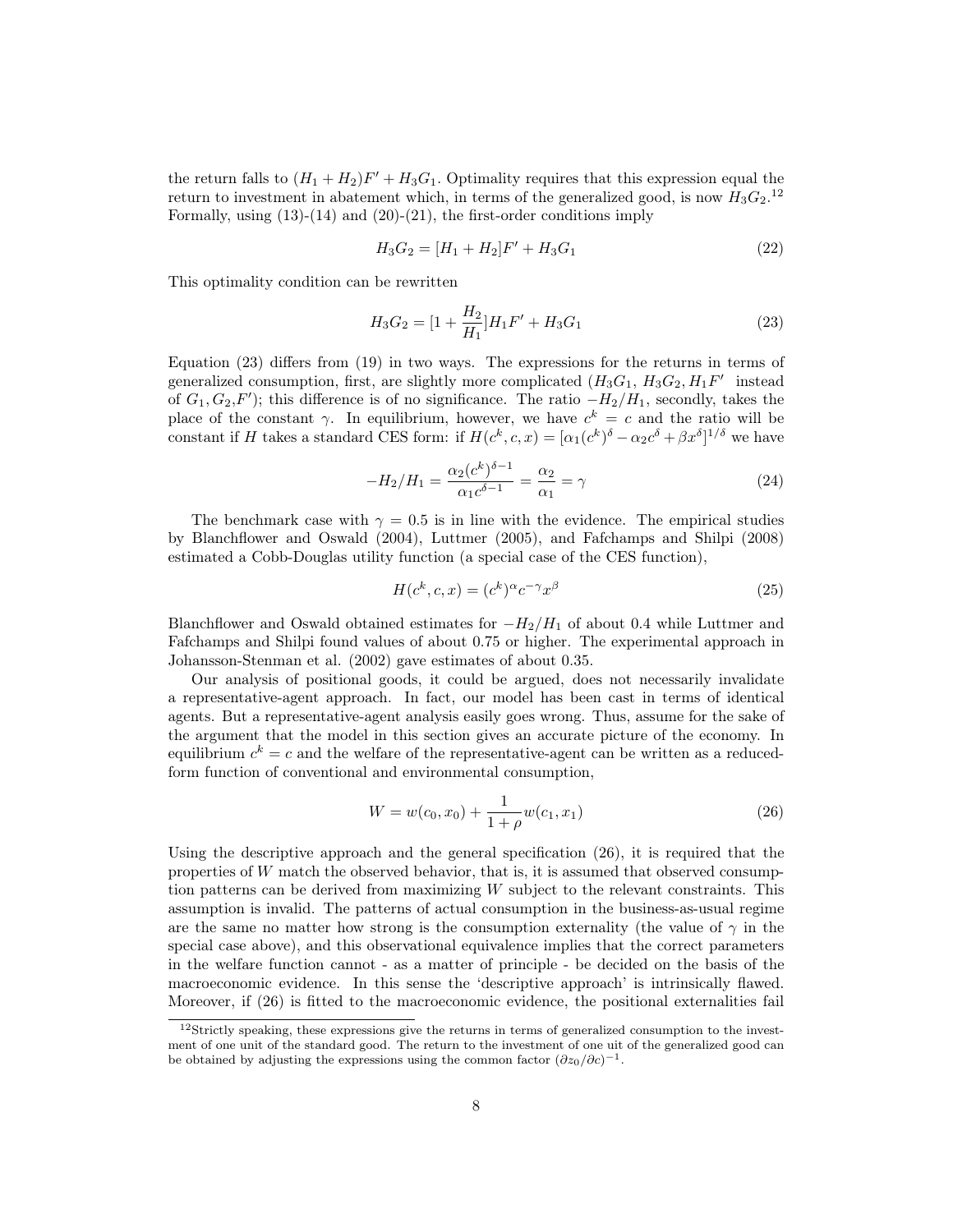to be incorporated and the welfare conclusions will be systematically biased. Putting it differently, in equilibrium the correct representation of the social welfare may take the form (26) whether or not there are consumption externalities. But the calibration of (26) to the evidence is only legitimate in the absence of consumption externalities.

#### 4 A survey

Climate change influences the production of some market goods - agricultural output is the obvious example - but many of its effects concern non-market 'goods' like climate related diseases. In order to incorporate environmental externalities into existing economic models, monetary values have to be determined for the non-market effects. These values are assigned by estimating either individuals' willingness to pay for the environmental goods or their willingness to accept compensation for damages.

The estimates are based on either stated preference or revealed preference techniques. Revealed preference techniques use market information associated with the effect being evaluated to infer a monetary value - i.e. "surrogate markets" are used to value non-market environmental goods (IPCC Working Group III, 1996, p. 184). Hedonic wage studies, for example, use market information on wage differentials to derive estimates for the value of a statistical life. These market-based revealed preference techniques are limited in scope as it is often difficult to find relevant market information with which to infer a monetary value for the non-market good or service in question. As such, costs and benefits are often estimated using the contingent valuation method, whereby monetary values are assigned according to individuals' stated willingness to pay or willingness to accept compensation. Thus, the values depend on what individuals' behavior would have been if markets for the environmental goods and services had existed - through what the IPCC terms "hypothetical markets" (p. 184). Hypothetical markets reflect individuals' responses to questions regarding their personal willingness to pay, and"monetary estimates are thus able to cover both market and nonmarket impacts" (p. 183).

The procedure requires a delineation of the target population, i.e. those individuals must be identified that are affected by the environmental effect. Willingness to pay is estimated using surveys that directly ask respondents how much they are willing to pay, and these individual responses are aggregated to determine total willingness to pay, from which monetary values are inferred. The resulting evaluations can be questioned (see for example Venkatachalam, 2004; Ackerman and Heinzerling 2004). Willingness to pay fundamentally reflects ability to pay, and the preferences and values of the rich are thus inherently overrepresented relative to those of the poor. At a more technical level, contingent valuation surveys suffer from potential biases arising from incentives to misrepresent preferences or from implied cues within the survey design that prompt certain responses (Mitchell and Carson,  $1989$ ).<sup>13</sup>

<sup>&</sup>lt;sup>13</sup>The IPCC notes that, "although controversial, these approaches are well established in the literature" (p. 184). Similarly, Nordhaus's estimates of the impacts of climate change rely on a willingness to pay approach (Nordhaus, 2000, p. 71). While Nordhaus writes that valuation techniques with "an objective behavioral component, whether in market prices or individual actions" are generally preferable since "Valuation techniques that are largely subjective - such as contingent valuation - are difficult to validate", he also notes that techniques like contingent valuation are "needed in some areas" (Nordhaus 2006, p. 151). Impacts - which are calculated by sector - are estimated through an impact index that represents "the fraction of annual output that subregion  $j$  would be willing to pay to avoid the consequences on sector  $i$ of a temperature increase of  $T^{\circ}C^{\prime\prime}$  (73). These impacts are then used to estimate the damage functions, which indicate the percent loss in output at different levels of global temperature increase. Thus, while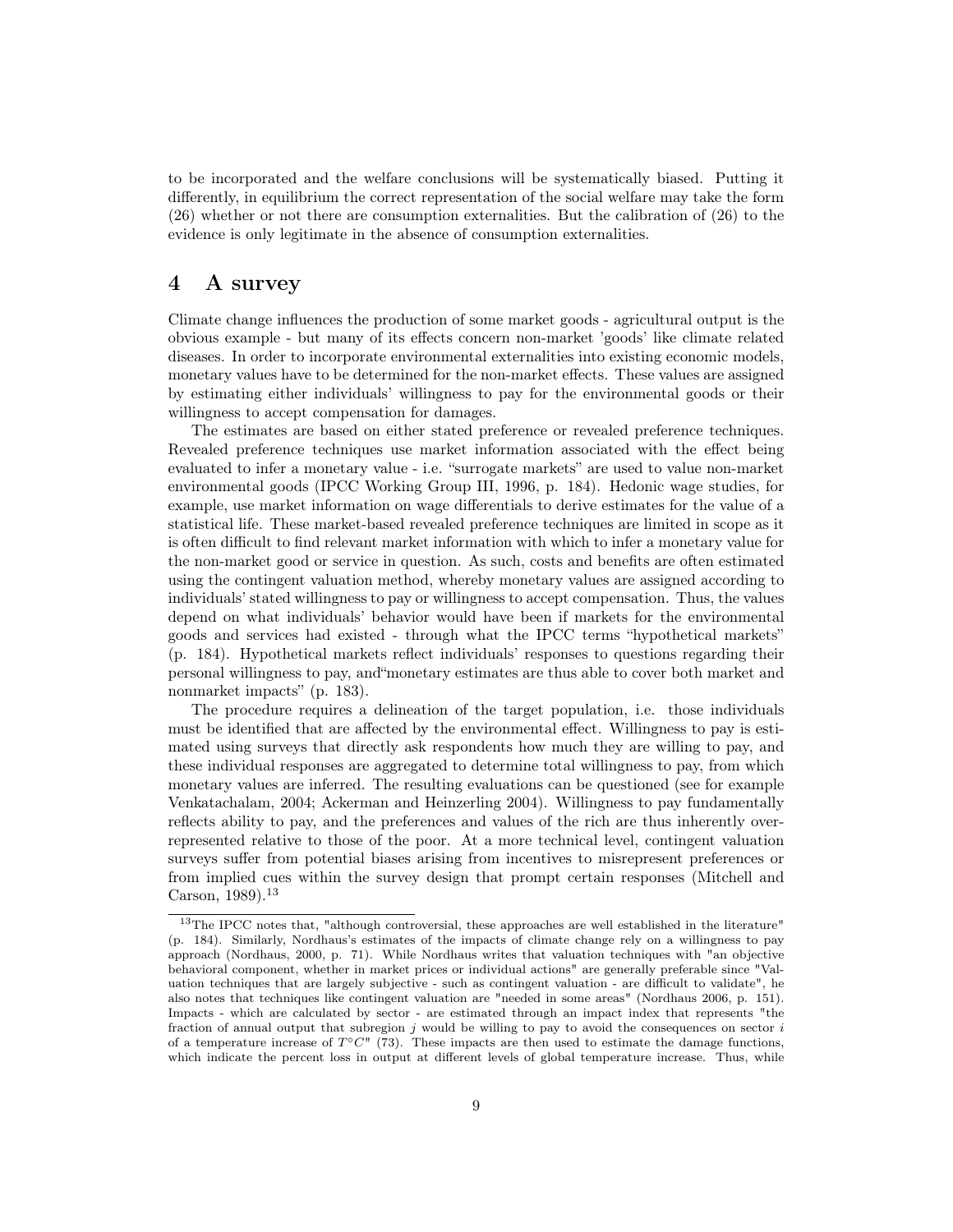The positional character of consumption and the importance of own past consumption as another reference point can impart additional biases. A higher willingness can be expected, first, if it is clarified that everyone shares in the mitigation effort (the positional  $effect$ ).<sup>14</sup>Secondly, framing the question as a reduction in the growth rate of traditional consumption may also raise willingness to pay in comparison to a question defined in terms of a lower level of traditional consumption (the effect of own past consumption as a reference point).

We carried out a simple survey to preliminarily investigate this hypothesis. The survey considers a particular environmental change. The subjects are informed that global warming and other environmental changes threaten the survival of some animal species and that, according to some estimates, as many as 25 percent of all species will be extinct before 2100 under current trends. Policy intervention, it is added, may change the scenario and ensure the survival of these endangered species.

The purpose of the survey is not to value environmental goods or damages, but to investigate the role of positional effects in individuals' willingness to pay. As such, what is important is not the exact loss that respondents are willing to accept to protect the environment, but any systematic differences between willingness to pay when costs are individual and when costs are shared. The extinction of species was chosen as a simple and concrete example of a pure public good threatened by global warming.<sup>15</sup>

The presentation of the environmental problem — the extinction of the species — was followed by a willingness-to-pay question. We used three different versions of the question. In a first version, respondents were asked how large a proportion of their stream of current and future income they would be willing to give up in order to ensure that no existing species become extinct. A second version asked how large a proportion of current and future incomes should be given up to ensure that no existing species become extinct, now supposing that the costs of intervention are shared such that all incomes are reduced by the same percentage. These two questions highlight the difference between a single individual's willingness to pay for environmental protection, and the willingness to pay for environmental protection when there is no relative loss in income.

A third version of the question defined the issue in terms of reductions in the future growth rate of income, rather than in terms of reductions in income levels. Again the losses are to be shared - everyone will experience the same reduction in future income growth. The question is constructed such that the intervals describing reductions in the future growth rate of income roughly correspond to the intervals describing reductions in the level of the current and future income stream. Exact correspondence between levels and growth rates depends on the discount rate and the growth rate — specifically the difference between the two — and the time horizon. Table 1 in the appendix shows the growth reductions consistent with various parameters.<sup>16</sup>

many impacts are measured using surrogate markets, hypothetical markets and contingent valuation remain a commonly used method by which to evaluate and incorporate non-market costs of climate change into analysis.

 $14$ Evidence based on actual behavior - e.g. wage premia for risky jobs as an indicator of the value of life - also suffers from this bias. It reflects individual behavior which (by definition) does not internalize the externalities associated with positional goods.

<sup>15</sup>While some respondents commented that they did not have a high willingness to pay because some threatened species are likely to be entirely irrelevant to their own future wellbeing, use of a more dramatic example (that may enter more directly into respondents' utility functions) is likely to detract from and complicate the interpretation of the results. We wanted a climate effect that is well-defined and that has a clear public-good character.

<sup>&</sup>lt;sup>16</sup>The upper limits in the growth formulation are somewhat higher than in the level formulation for most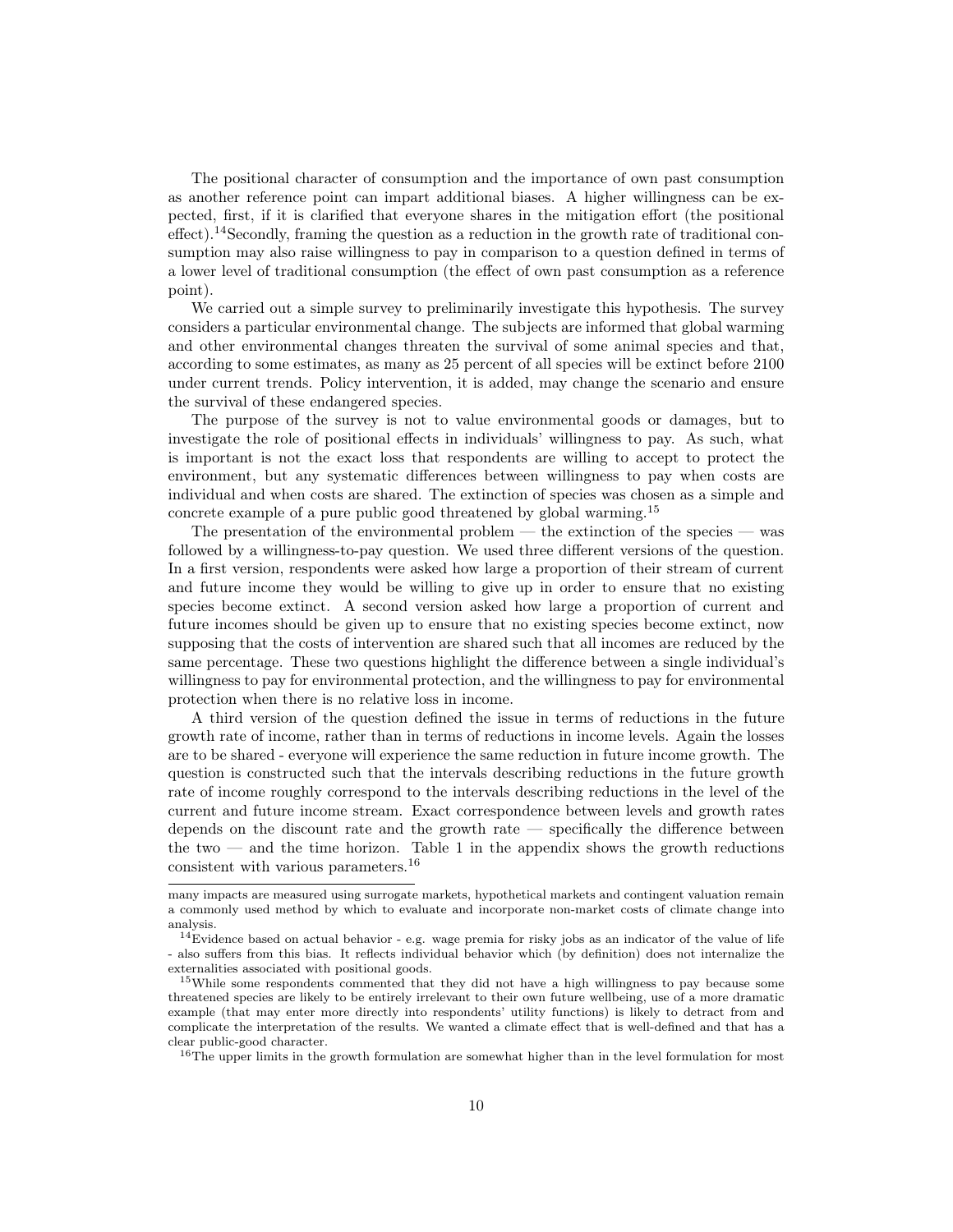

The survey was carried out in March 2011. It was answered by a total of 496 students, 142 of which received question 1, 192 of which received question 2, and 162 of which received question 3. The participants were UMass students in large introductory classes on microeconomics and macroeconomics; teaching assistants administered the survey, and each discussion section was randomly assigned one of the questions (all students in a section received the same question). The questions are reproduced in the appendix.

The first issue is whether individuals are more willing to give up income in order to protect the environment if the costs are shared and their relative position is maintained (the positional effect). As expected, the survey indicates that sharing increases the willingness to pay. When the loss is individual, approximately 54 percent of respondents said that they would be willing to give up zero to five percent of their current and future stream of income in order to prevent the extinction, while 25 percent of respondents would be willing to give up five to ten percent of their current and future income stream (see Figure 1). When the payment is to be shared, on the other hand, the percentage of respondents who were willing to give up five to ten percent of current and future incomes increases to 41 percent (see Figure 2). Thus, the standard estimates of willingness to pay for environmental goods used in climate change analysis may be skewed downwards.

The results may support the existence of positional externalities in consumption. The outcome may also, however, be interpreted to indicate other effects including, importantly, concerns for fairness.<sup>17</sup> The distinction between positionality and fairness concerns will be important for some purposes, but the implications for the valuation of environmental goods is similar: there will be a higher willingness to pay when costs are shared.

The first two versions of the question are framed in terms of levels, and it is possible that respondents interpreted the questions to require an absolute decline relative to their current

reasonable parameters. This choice was deliberate. Since we expect higher willingness to pay in the case of growth reductions, responses to the third question that are concentrated in the upper intervals are consistent with an even greater willingness to pay for environmental protection in the context of growth rather than level reductions - i.e. the bias incorporated in the intervals would further support the hypothesis.

<sup>&</sup>lt;sup>17</sup>These results may also indicate other effects including, for example, a 'small number effect' if respondents feel that a 0-0.1 percentage points decline in income growth is small relative to the equivalent loss in income levels.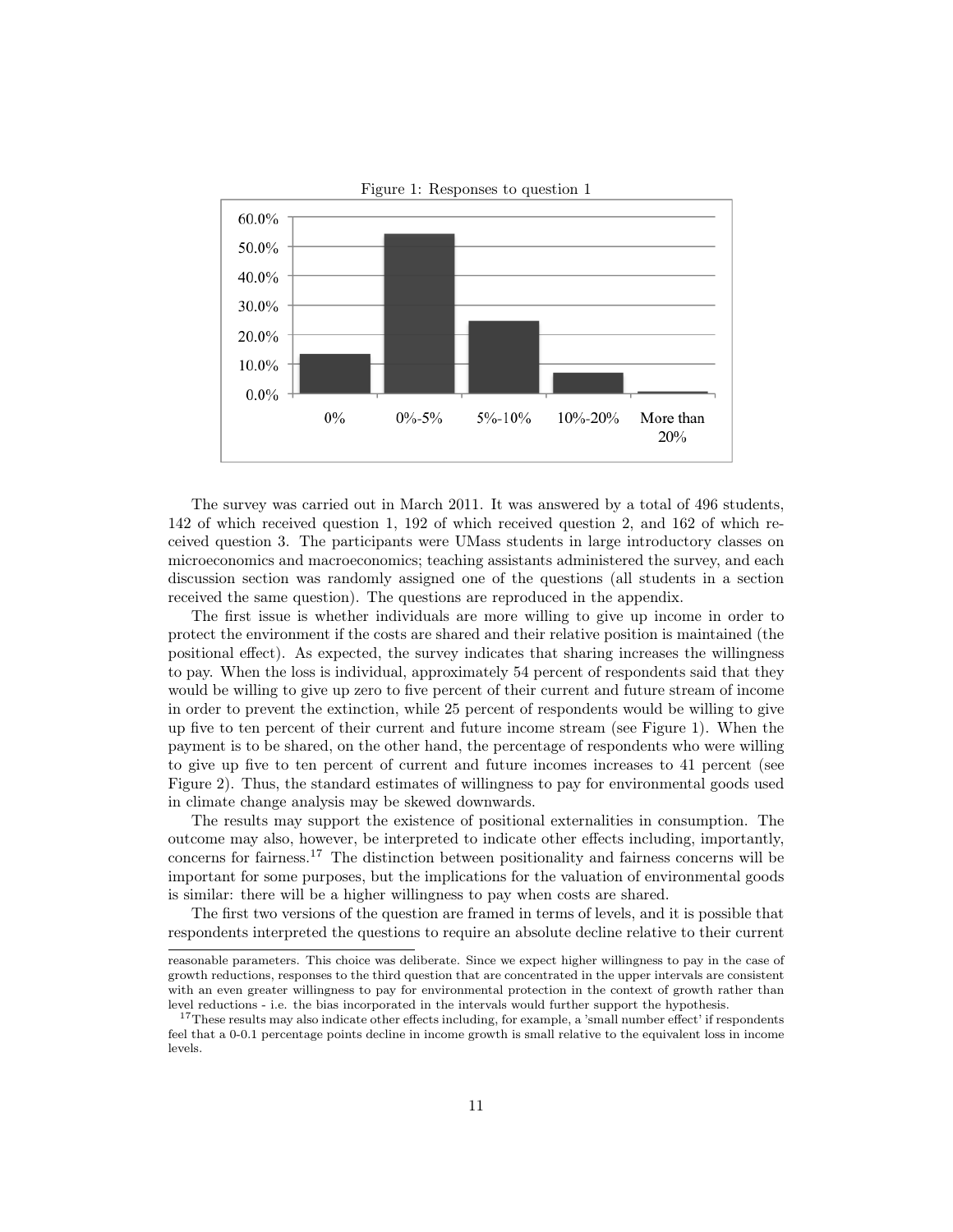

Figure 2: Responses to question 2

income and/or as a "loss"of income that has already been earned. Consumption is valued not just relative to other people's consumption, but also in relation to own past consumption. Loss aversion is well documented in the behavioral economics literature — people tend to place more value on avoiding losses than on acquiring gains (Tversky and Kahneman, 1991) — and if the cost of environmental protection is understood to require a level reduction in take-home pay, concerns regarding ability to meet other financial commitments such as mortgage payments or car payments may decrease willingness to pay. On the other hand, if the question is defined in terms of a lower future growth rate of income — implying lower future income gains instead of a future income loss — loss aversion may not be expected to play a significant role. Thus, one might expect people to be more willing to pay for environmental protection if the cost is framed not as a loss in the level of income but as a smaller future increment in income.

Figure 3 shows the responses to the third version of the question. Only 18 percent of respondents said that 0 to 0.1 percentage points of income growth should be given up to ensure the survival of species endangered by climate change (corresponding to a 0 to 5 percent reduction in future levels of income) - a rate considerably lower than with either of the two previous questions. In contrast, 31 percent of respondents would be willing to accept a 0.1 to 0.3 percentage point reduction in future income growth (corresponding to a 5 to 10 percent reduction in future levels of income), and 25 percent of respondents would be willing to accept a 0.3 to 1 percentage point reduction in future income growth (corresponding to a 10 to 20 percent reduction in future levels of income). In the second question (in which the costs are to be shared and the question is asked in terms of levels), while 41 percent of respondents thought we should give up 5 to 10 percent of future income growth to prevent the extinction, only 7 percent of respondents were willing to give up 10 to 20 percent of future income. Finally, while approximately 2 percent of respondents were willing to give up more than 20 percent of future incomes to prevent the environmental damage, 15 percent of respondents were willing to make the corresponding payment when the question is defined in terms of growth rates.

As the objective of the survey is not to determine a monetary value for the species that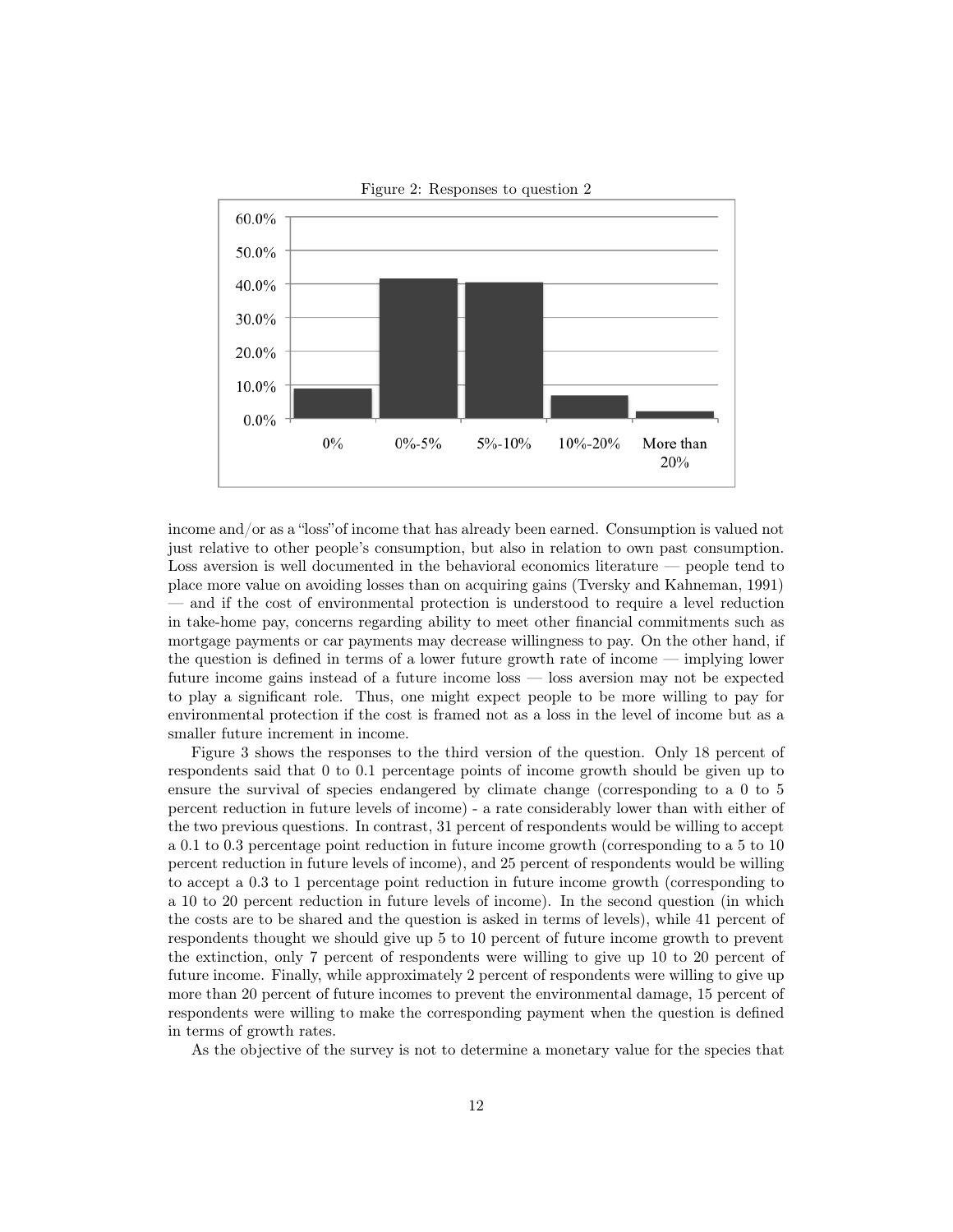

potentially face extinction as a consequence of climate change, the exact intervals in the questions are unimportant. The important point is that the results indicate a significantly higher willingness to pay for environmental protection when the costs are to be shared equally among the population and thus entail no relative loss in income and, furthermore, that this higher willingness to pay is even more substantial when the costs take the form of slower future growth rather than a level reduction in current and future incomes. The mean and median responses to question 3 are more than double those to question  $1^{18}$ 

#### 5 Conclusion

It is sometimes suggested that the science behind climate change may be weak but that the economics in the integrated assessment models is well-established and sound. We are not in position to evaluate the science but well-established as it may be, the economics is questionable. Weitzman (2009) has emphasized the treatment of catastrophic risk, and Rezai et al. (2011) and Ackerman et al. (2010) find that changes in some of the specifications give results that are dramatically different from those of Tol and Nordhaus.

This paper has raised a different concern. Consumption externalities associated with positional goods and status concerns are well-documented. Using a simple two period model we have shown that the interaction between these consumption externalities and environmental externalities has implications for the appropriate discount rate: the required return on investment in mitigation is lower than the private return to conventional investment. The magnitude of the difference depends on the weight of positional consumption in utility. An empirical literature has examined this question, and using estimates from this literature, the effect on the appropriate discount rate is quantitatively highly significant. This conclusion finds support in our survey of willingness to pay. Subjects show a much greater willingness to pay when the costs are shared and when the costs are expressed in terms of lower future

<sup>&</sup>lt;sup>18</sup>Assuming a uniform distribution within each interval and setting  $\rho - g = 3\%$ , the means are 4.46, 5.7 and 10.8, respectively, for questions 1, 2 and 3.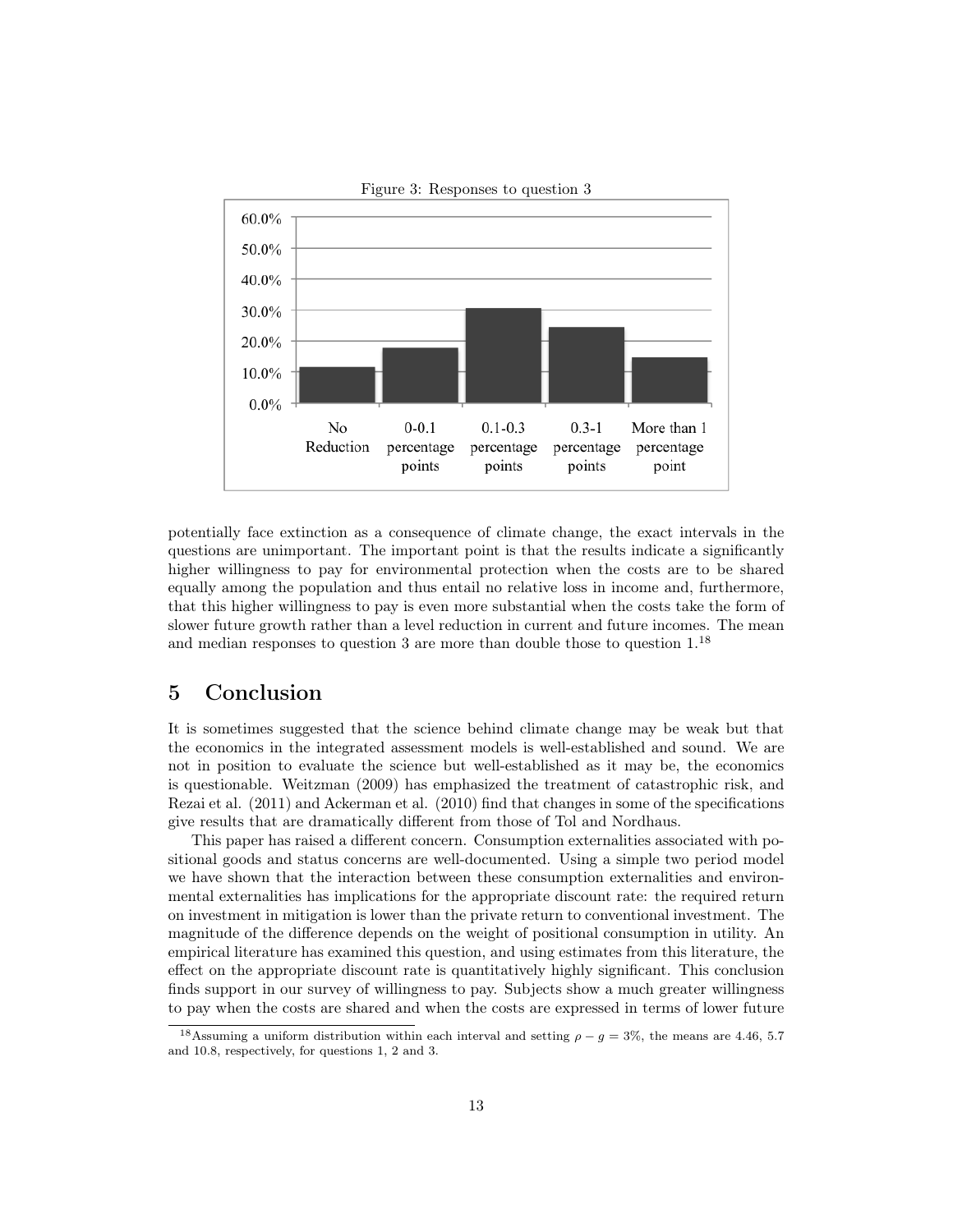growth, rather than reductions in the level of income. Overall, the results suggest that incorporation of consumption externalities into climate change analysis may have important implications for the calculation of the social costs and benefits of mitigation. By ignoring consumption externalities, the existing integrated assessment models produce an inflated estimate of the optimal level of greenhouse gas emissions today.

The argument has been cast within a standard optimal-growth framework. It is not obvious, however, that this framework should dominate the discussion. The appropriateness of a utilitarian approach in general and the specific version used by the integrated assessment models can be challenged.<sup>19</sup> The issues are beyond the scope of this paper, and we do not pretend to have answers. It can be a problem, however, if an influential discipline makes strong recommendations based on a questionable but seemingly 'objective' set of ethical principles. The problem is compounded if the recommendations are couched in a mathematical formalism that makes it hard for outsiders to follow the analysis.

 $19$ Economists are aware that there are alternative ethical principles. Nordhaus (2006a, p.8) for instance, points out that "it should be clear that alternative ethical perspectives are possible. Moreover, as I suggest below, alternative perspectives provide vastly different prescriptions about desirable climate change policies." The actual analysis and recommendations, however, are almost invariably based on welfare functions associated with representative-agent models. Sen (1982) is an exception. He suggests that future generations have a right to a non-degraded environment and rejects the 'welfarism' of the standard analysis.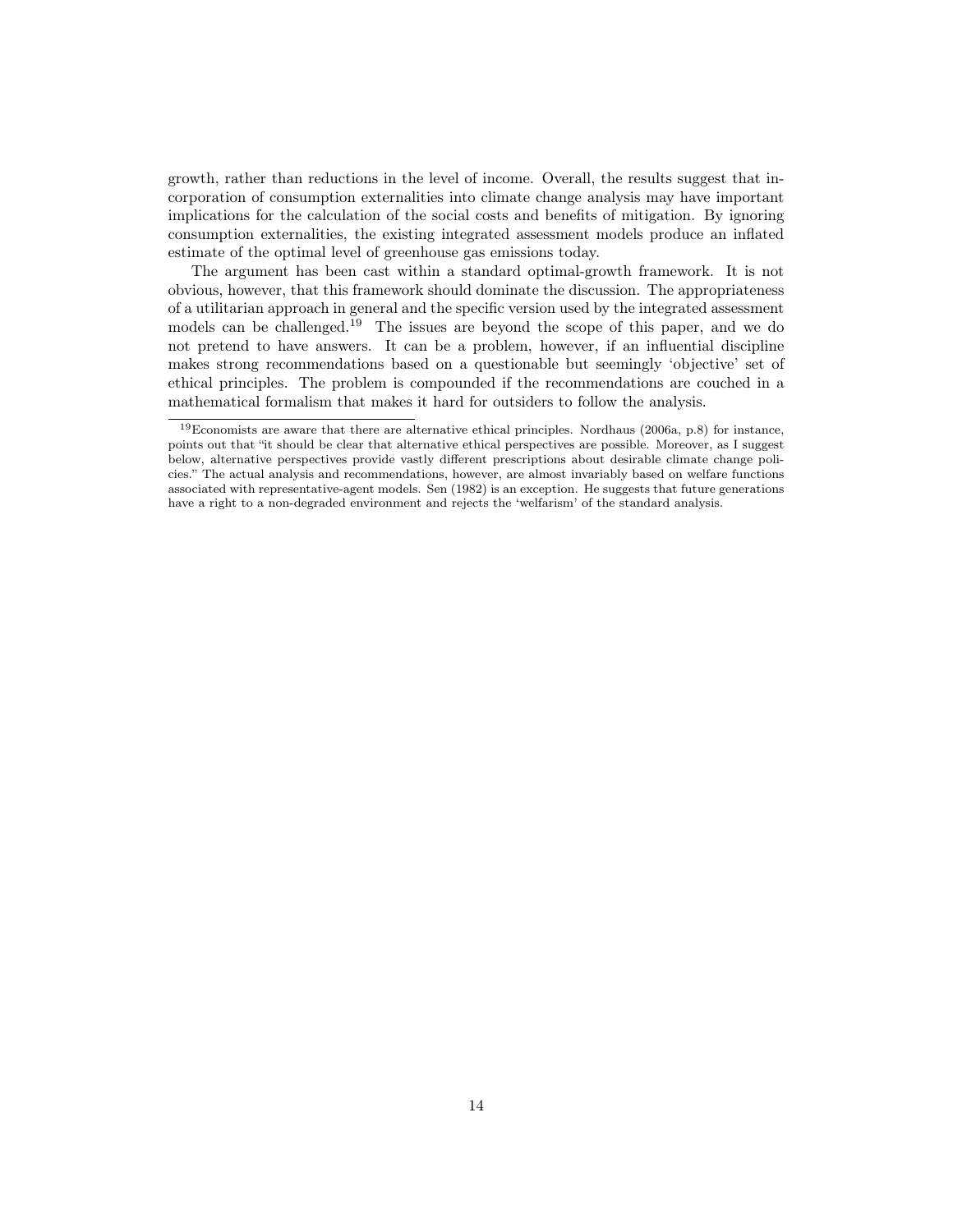#### References

- [1] Ackerman, F., E. Stanton and R. Bueno (2010). "CRED: A new model of climate and development", DESA Working Paper No. 96, United Nations Department of Economic and Social Affairs.
- [2] Ackerman, F. and L. Heinzerling (2004). *Priceless: On Knowing the Price of Everything and the Value of Nothing*. The New Press, New York.
- [3] Blanchard, O. (2008). "The state of macro", NBER working paper 14259, http://www.nber.org/papers/w14259.
- [4] Blanchflower, D. and Oswald, A. (2004). "Well-being over time in Britain and the USA". *Journal of Public Economics*, Volume 88(7-8), pp. 1359-1386
- [5] Debreu, G. (1974). "Excess demand functions", *Journal of Mathematical Economics*, Volume 1(1), pp. 15-21.
- [6] Duesenberry, J. (1949). *Income, Saving and the Theory of Consumer Behavior.* Harvard University Press, Cambridge.
- [7] Easterlin, R. (1974). "Does economic growth improve the human lot? Some empirical evidence", In *Nations and Households in Economic Growth: Essays in Honor of Moses Abramovitz*, ed. R. David and M. Reder. Academic Press, New York, pp. 89-125.
- [8] Easterlin, R. (2001). "Income and happiness, towards a unified theory", *The Economic Journal*, Volume 111(473), pp. 465-484.
- [9] Fafchamps, M. and F. Shilpi (2008). "Subjective welfare, isolation, and relative consumption", *Journal of Development Economics*, Volume 86(1), pp. 43-60.
- [10] Fehr, E. and K. Schmidt (2003) "Theories of Fairness and Reciprocity Evidence and Economic Applications", in M. Dewatripont, L. Hansen and St. Turnovsky (Eds.), Advances in Economics and Econometrics - 8th World Congress, Econometric Society Monographs, Cambridge, Cambridge University Press.
- [11] Frank, R. (1985). "The demand for unobservable and other nonpositional goods" *American Economic Review,* Volume 75(1), pp. 101-16.
- [12] Frank, R. (2005). "Positional externalities cause large and preventable welfare losses", *American Economic Review*, Volume 95(2), pp. 137-141.
- [13] Frey, B. and A. Stutzer (2002). "What can economists learn from happiness research?" *Journal of Economic Literature*. Volume 40(2), pp. 402-435.
- [14] Hirsch, F. (1977). *Social Limits to Growth*, Routledge and Kegan Paul Ltd., London.
- [15] Howarth, R. (2000). "Climate change and the representative agent" *Environmental and Resource Economics,* Volume 15(2), pp. 135-148.
- [16] Intergovernmental Panel on Climate Change, 1996. "Climate Change 1995: Economic and Social Dimensions of Climate Change", contribution of Working Group III to the Second Assessment Report of the Intergovernmental Panel on Climate Change.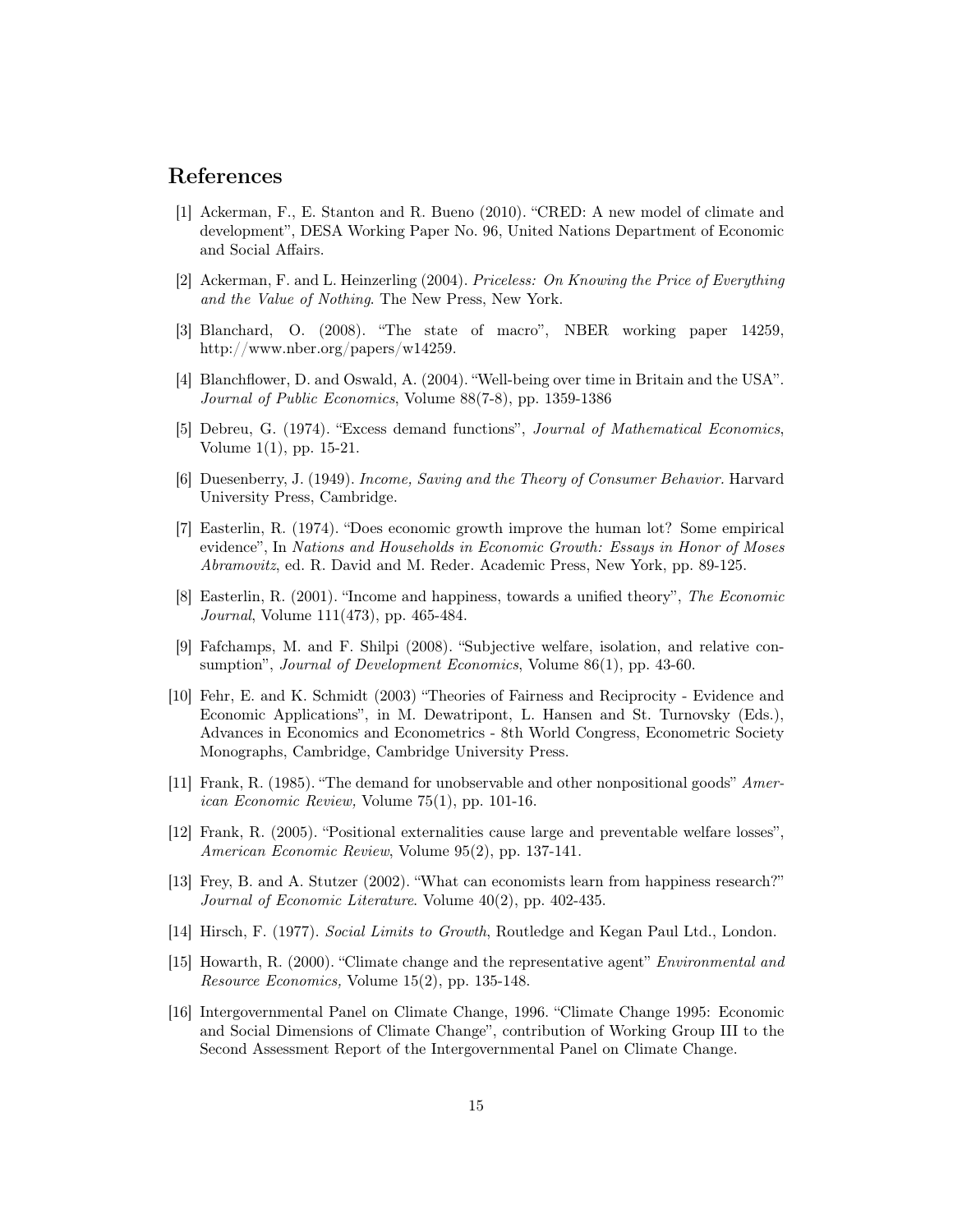- [17] Johansson-Stenman, O., F. Carlson and D. Daruvala (2002). "Measuring future grandparents' preferences for equality and relative standing". *Economic Journal*, Volume 112(479), pp.362-383.
- [18] Luttmer, E. (2005). "Neighbors as negatives: relative earnings and well-being". *The Quarterly Journal of Economics*. Volume 120(3), pp. 963-1002.
- [19] Mantel, R. (1976). "Homothetic preferences and community excess demand functions", *Journal of Economic Theory*, Volume 12(2), pp. 197-201.
- [20] Michl, T. (2010). "Discounting Nordhaus". *Review of Political Economy*, Volume 22(4), pp. 535-549.
- [21] Mitchell, R. and R. Carson (1989). *Using Surveys to Value Public Goods: The Contingent Valuation Method*. Resources for the Future, Washington D.C.
- [22] Ng, Y. and J. Wang (1995). "A case for cardinal utility and non-arbitrary choice of commodity units". *Social Choice and Welfare*, Volume 12(3), pp. 255-266.
- [23] Nordhaus, W.D. and J. Boyer (2000). *Warming the World: Economic Models of Global Warming,* MIT Press, Cambridge*.*
- [24] Nordhaus, W.D. (2006) "Principles of National Accounting for Nonmarket Accounts", In *A New Architecture for the U.S. National Accounts*, ed, D. Jorgenson, J. Landefeld, and W.D Nordhaus. University of Chicago Press, Chicago.
- [25] Nordhaus, W.D. (2006a) "The " Stern Review" on the economics of climate change" . NBER Working Paper 12741, http://www.nber.org/papers/w12741
- [26] Nordhaus, W.D. (2008). *A Question of Balance: Weighing the Options on Global Warming*, Yale University Press, New Haven.
- [27] Rezai, A., D. Foley and L. Taylor (2011). "Global Warming and Economic Externalities", *Economic Theory* forthcoming.
- [28] Sen, A. (1982). "Approaches to the choice of discount rates for social benefit-cost analysis", In *Discounting for Time and Risk in Energy Policy*, R.C. Lind et al., eds., pp. 325-353, Resources for the Future, Washington D.C.
- [29] Sen, A. (1983). "Poor, relatively speaking", *Oxford Economic Papers,* Volume 35(2), pp. 153-169.
- [30] Skott, P. and L. Davis (2011), "Distributional biases in the evaluation of climate change", Working Paper 2011-22, University of Massachusetts Amherst, MA.
- [31] Sonnenschein, H. (1972). "Market excess demand functions", *Econometrica*, Volume 40(3), pp. 549-563.
- [32] Stern, N. (2007). *The Economics of Climate Change: The Stern Review*. Cambridge University Press, Cambridge. Online at http://www.hmtreasury.gov.uk/independent\_reviews/stern\_review\_climate\_change/sternreview\_index.cfm.
- [33] Tol, R. (2002). "Estimates of the damage costs of climate change part II: dynamic estimates", *Environmental and Resource Economics*, Vol 21(2), pp. 136-160.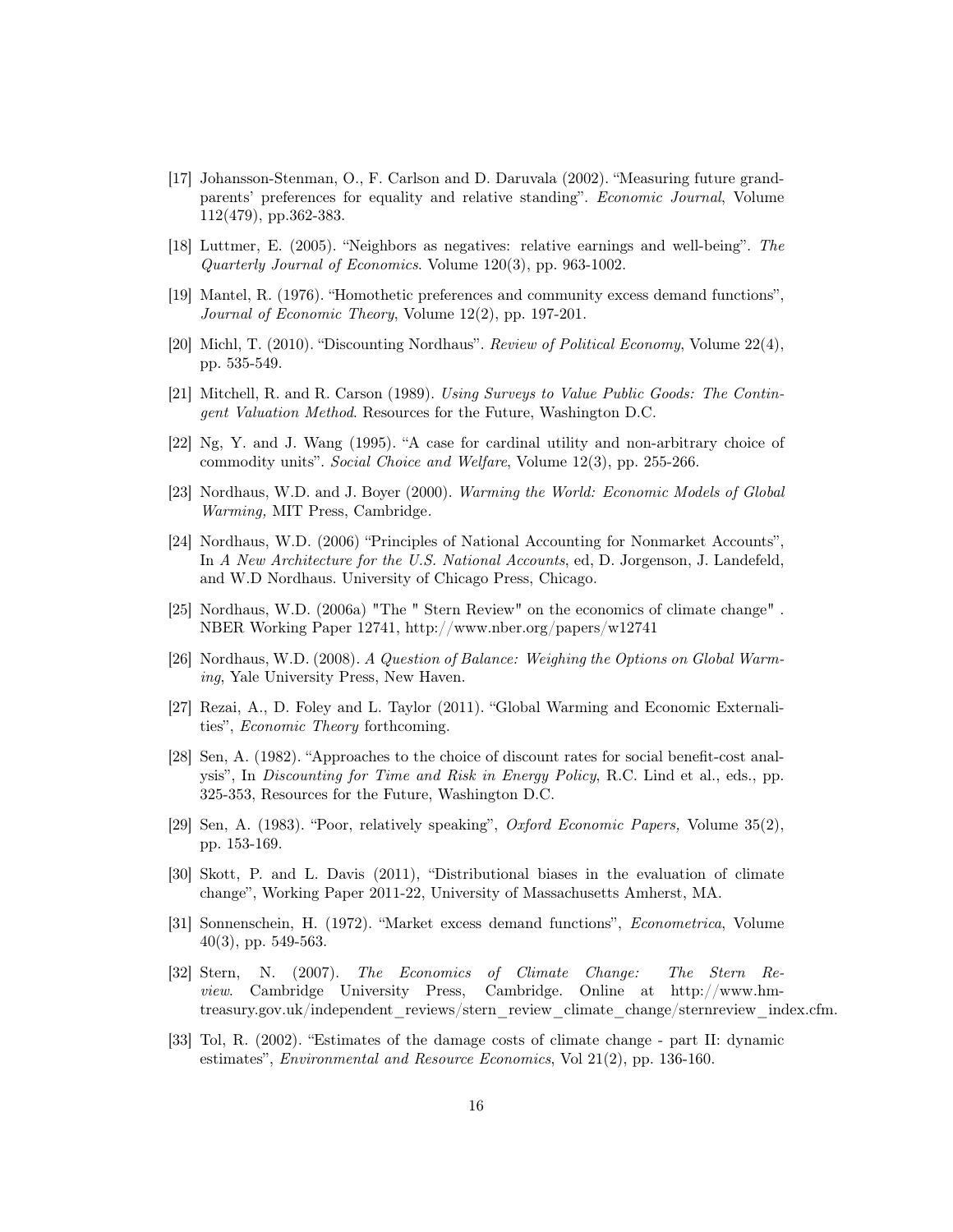- [34] Tversky, A. and D. Kahneman (1991). "Loss aversion in riskless choice: a referencedependent model", *The Quarterly Journal of Economics*, Volume 106(4), pp. 1039-1061.
- [35] Veblen, T. (1899). *The Theory of the Leisure Class: An Economic Study of Institutions*. The Macmillan Company, New York.
- [36] Venkatachalam, L. (2004). "The contingent valuation method: a review", *Environmental Impact Assessment Review*, Volume 24(1), pp. 89-124.
- [37] Weitzman, M.L. (2007). "A review of 'The Stern Reveiw on the Economics of Climate change"', *Journal of Economic Literature* , Volume 45(3), pp. 703-724.
- [38] Weitzman, M.L. (2009) "On modeling and interpreting the economics of catastrophic climate change". *Review of Economics and Statistics*, Volume 91(1), pp. 1-19.
- [39] Woodford, M. (2003). *Interest and Prices: Foundations of a theory of monetary policy*. Princeton University Press, Princeton.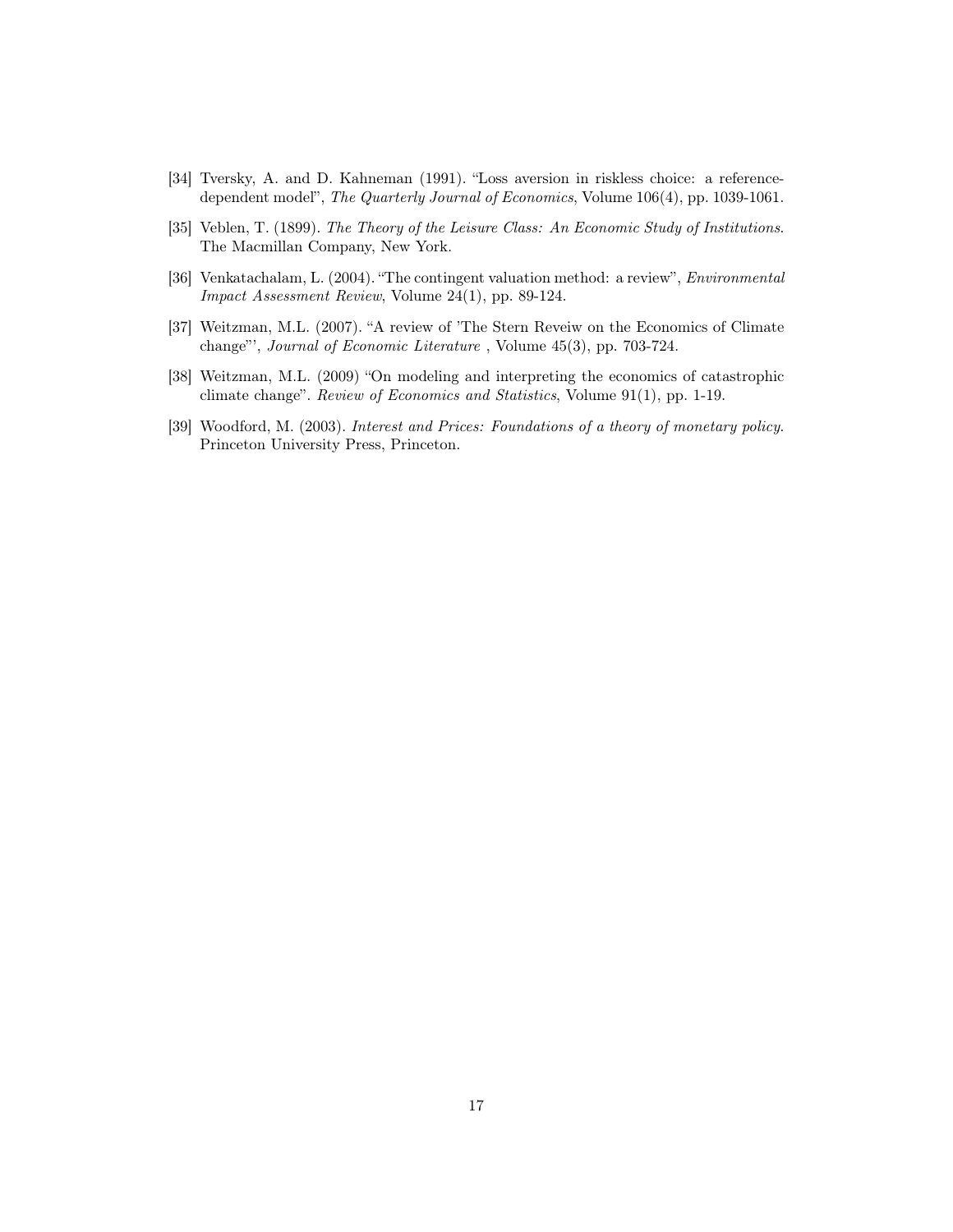#### Appendix: Survey Questions and Results

Question 1: Global warming and other environmental changes threaten the survival of some animal species. According to some studies as many as 25 percent of all species may become extinct before 2100 under current trends. Policy intervention may change this scenario and ensure the survival of the endangered species.

How large a proportion of your stream of current and future income would you be willing to give up in order to ensure that no existing species become extinct?

 $--- 0 - 5\%$  $\frac{1}{2}$  -10%  $---10-20\%$  $\frac{1}{1}$  more than 20%

Question 2: Global warming and other environmental changes threaten the survival of some animal species. According to some studies as many as 25 percent of all species may become extinct before 2100 under current trends. Policy intervention may change this scenario and ensure the survival of the endangered species.

Suppose that the costs of the intervention are shared and that all incomes are reduced by the same percentage. In your view, how large a proportion of current and future incomes should we be willing to give up in order to ensure that no existing species become extinct?

 $--- 0 - 5\%$  $\frac{\phantom{0}-}{\phantom{0}10\%}$  $---10 - 20\%$  $\frac{1}{2}$  more than 20%

Question 3: Global warming and other environmental changes threaten the survival of some animal species. According to some studies as many as 25 percent of all species may become extinct before 2100 under current trends. Policy intervention may change this scenario and ensure the survival of the endangered species.

Suppose that the intervention is financed by reducing the growth rate of the average income and that this reduction is the same for everyone. As an example, if the intervention requires reducing the growth rate of average income from 2% a year to 1.5%, then everyone will experience income growth that is 0.5 percentage point lower than without intervention. In your view, how large a reduction of the growth rate of future incomes should we be willing to accept to ensure that no existing species become extinct?

 $\frac{1}{1}$  =  $\frac{1}{1}$  0 percentage points

 $\frac{1}{2}$  - 0.1 percentage points

 $---$ <sup>0.1</sup> - 0.3 percentage points

 $---0.3 - 1$  percentage points

\_\_\_\_\_more than 1 percentage point